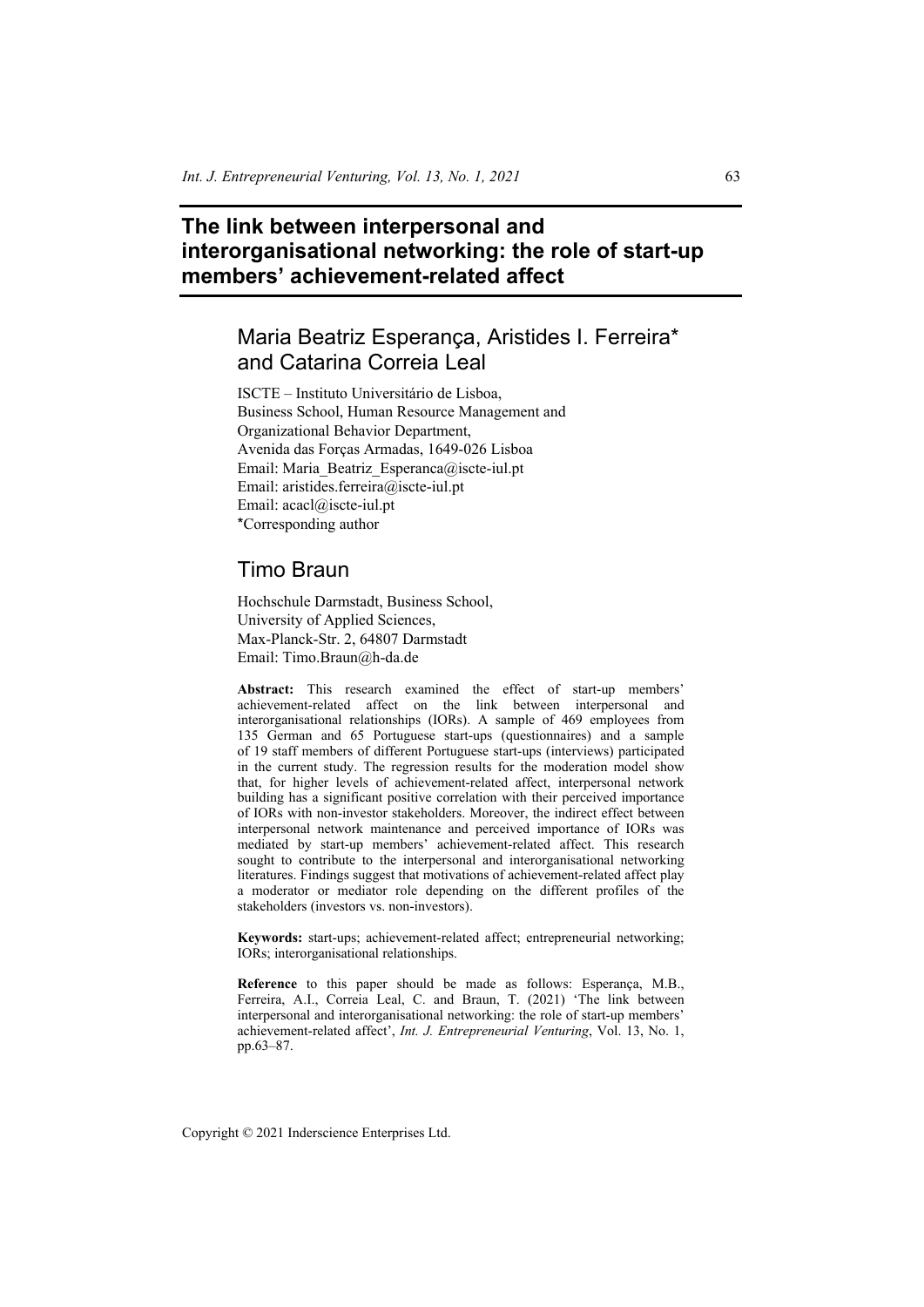#### 64 *M.B. Esperança et al.*

**Biographical notes:** Maria Beatriz Esperança is an Assistant Researcher in the Business Research Unit at ISCTE-Instituto Universitário de Lisboa. She is a PhD candidate in Management, with specialisation in Human Resources and Organisational Behaviour, and has a Master's degree in Organisational and Social Psychology. Her research interests include presenteeism, health in the workplace, alternative medicine-based intervention programs and social network analysis.

Aristides I. Ferreira is an Associate Professor at ISCTE – Instituto Universitário de Lisboa, Portugal, where he is the Director of the Master programme in Human Resource Management and Organizational Consulting. He is also a member of the Scientific Board and a researcher at the Business Research Unit in the same institute. He has been a member of the Executive Committee of the European Association of Psychological Assessment since 2018. His research interests include psychological assessment, leadership, creativity, change management and presenteeism.

Catarina Correia Leal is an Assistant Researcher in the Business Research Unit at ISCTE-Instituto Universitário de Lisboa. She is a PhD candidate in Management, with specialisation in Human Resources and Organisational Behaviour, and has a Master's degree in Organisational and Social Psychology. Her research interests include presenteeism and work-life balance.

Timo Braun is Professor for Organization and Management at Darmstadt University of Applied Sciences. He was an International Visiting Scholar at Columbia University, New York and at Tilburg University, Netherlands. He has published on cooperative human behaviour in projects and interorganisational networks as well as on cross-organisational perspectives on entrepreneurial processes. His research is published in the *British Journal of Management*, *the International Journal of HRM*, *the Scandinavian Journal of Management* and in various book chapters and practitioner magazines.

### **1 Introduction**

Start-up staff members need to find creative solutions when encountering a variety of problems, as well as to learn about their businesses' market and expand their social capital through their interpersonal networks (Pinho and de Sá, 2013). Interorganisational relationships (IORs) play an important role in rationalising start-up professionals' relationships with non-investor stakeholders (e.g., customers, associations, and research organisations) and with investor stakeholders (Pruthi and Wright, 2019). The latter can be companies that invest in the start-ups' area of business, such as venture capital enterprises, start-up incubators, and business angels (Weigand, 2019). These IORs serve various purposes including, among others, financial support, social support, business development advice, and professional and personal development (Dimov, 2007; Reynolds, 2007).

Alongside to previews research (e.g., Lee et al., 2001), the present study on a meta-level builds upon two theoretical frameworks: the resourced-based theory and the social capital theory. The resourced-based theory describes companies' internal resources as the main resource to obtain good results (Barney, 2001). The social capital theory describes network relationships with external entities as a crucial resource to a greater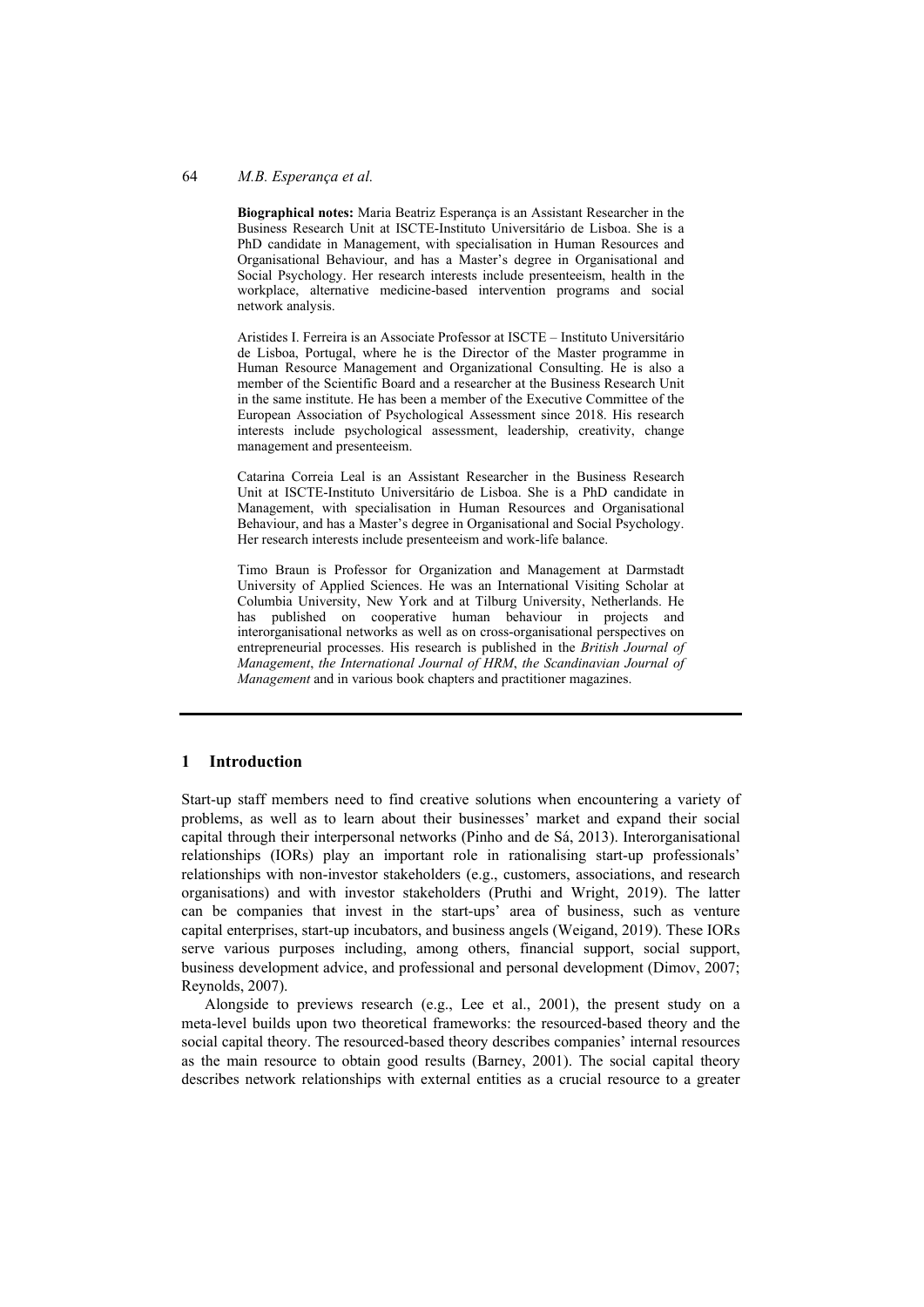performance (Burt, 1997). Both point out to internal and external resources that have valuable benefits to the company's growth. The literature on resource-based theory reports that the underlying factors of competitive advantages are a set of unique and specific resources and capabilities within each organisation (e.g., Barney, 2001). In addition, previous studies have suggested that companies' human capital is the most important factor contributing to competitiveness because this capital brings together all the skills, knowledge, and individual experiences of employees that are relevant to the business in question (Chen and Lin, 2003). Start-up companies are thus composed of people who seek opportunities to increase their social capital and broaden their companies' impact on the market, thereby reaching potential customers, investors, and partners. Start-up managers must ensure work conditions that maximise the performance, motivation, and satisfaction of their employees by valuing their role in the company (Chen and Lin, 2003).

Researchers have also found evidence that personal networking is, to a large extent, linked to individual factors such as achievement motivation (Stam et al., 2013), which, in turn, are positively correlated with organisational growth (Winter, 2010). In a recent metasynthesis study, Brandstätter (2011) further concluded that the need for achievement – similarly to achievement-related affect – is positively linked to entrepreneurship. Business opportunities can thus be assumed to be created by individuals who intend to achieve more for their start-ups and who successfully involve other social actors in developing their business ideas collectively (Dimov, 2007), thereby enhancing these companies' services and/or products.

Overall, social networks are extremely important to the expansion of both the human and social capital of companies (McGrath et al., 2018). Studies of how start-up team members manage their social capital have contributed to a fuller understanding of start-ups' growth processes (e.g., Baron, 2007). However, although the determining role of specific factors in entrepreneurs' behaviour has been confirmed, some unresolved issues exist regarding the function of motivation and personality traits (Shane and Venkataraman, 2000), such as the role of achievement-related affect in the link between interpersonal networking and the importance given to IORs.

Taking the above findings into account, the present study's main goal was to understand the connection between entrepreneurs' devotion to interpersonal networking – whether they concentrate on building new personal relationships or to maintain the ones they already have – and their perceived importance of the organisational relationship with stakeholders who invest and stakeholders that provide support on the start-up development of ideas and structure.

In the current literature there is no clear distinction between non-investor and investor stakeholders, nor connection between the entrepreneurs' achievement related-affect and the importance given to these IORs. Consequently, the research model considered the role of start-up staff members' achievement-related affect in this relationship and made distinction between two types of IORs.

By designing a model with such features, we intend to understand if the start-up members that invest more in building new relationships, will value relationships with non-investor stakeholders. And if this is more evident in members who have high levels of achievement-related affect. Secondly, we intend to understand if the start-up members that invest more in maintaining the relationships they already have, will value relationships with non-investor stakeholders. And if this is explained through their achievement-related affect levels.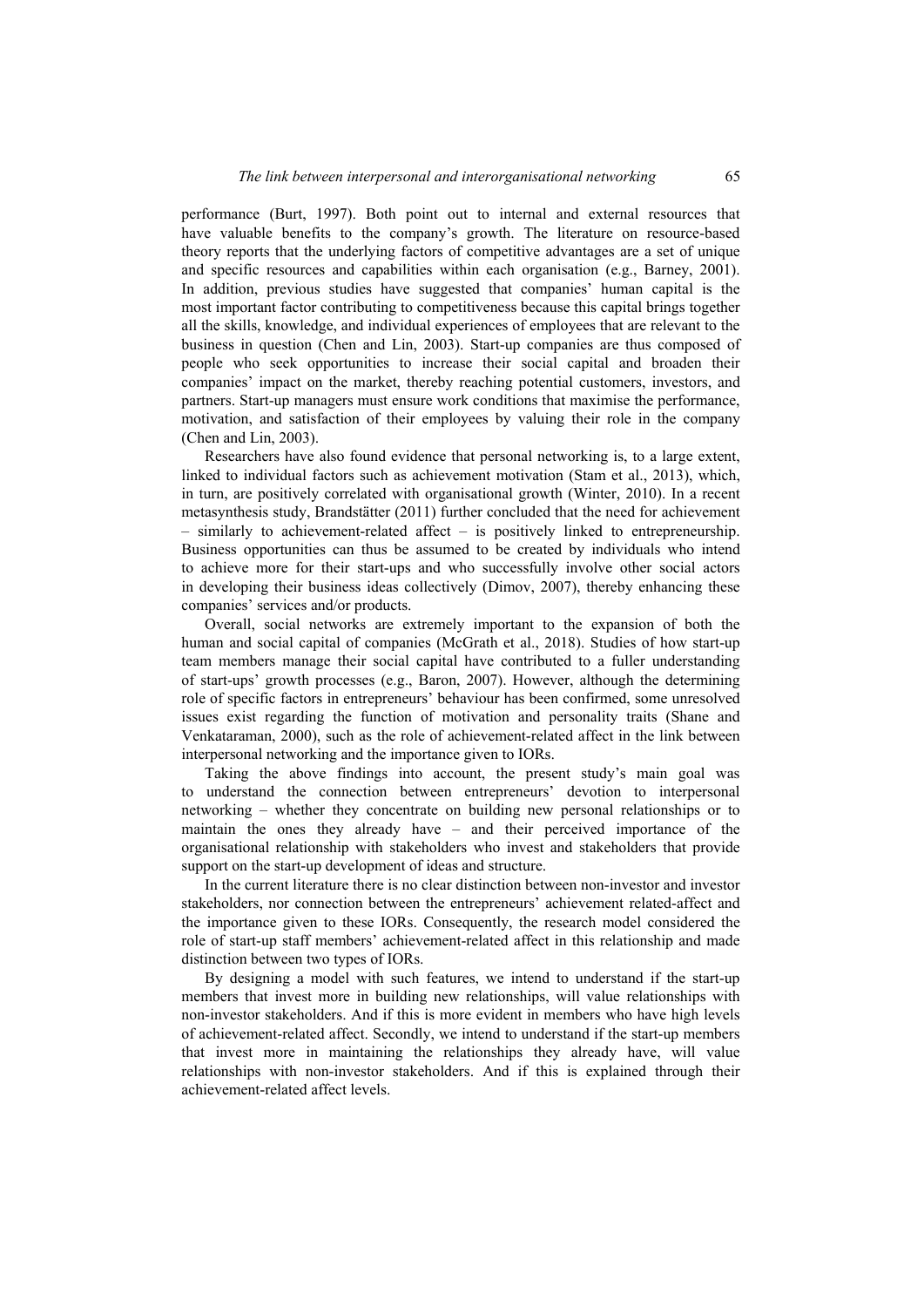Therefore, our study will add value to the literature by linking the achievement related-affect construct to the link between the engagement in interpersonal networking (both internal resources) and the perceived importance of interorganisational networking with investor and non-investor stakeholders (an external resource).

In other words, our proposal is to contribute to a greater understanding for both social capital and resourced-based theory not only for what we mentioned above, but also for making distinctions within IORs that we consider important for further investigation.

### *1.1 Interpersonal and interorganisational networks*

While start-up team members and business environment characteristics have an extremely significant role, social networking is also important to entrepreneurial processes and successes (Liñán et al., 2011). Social networks can be defined as a set of relationships between, for example, people (i.e., interpersonal networks), organisations (i.e., interorganisational networks), countries, and families (Kadushin, 2012). Social capital is a multidimensional concept defined as the aggregation of current resources and resources obtained through interpersonal and interorganisational networks (McGrath et al., 2018).

Social networks (i.e., interpersonal and interorganisational networks) have been analysed as drivers of entrepreneurial ventures and performance (e.g., Zhao et al., 2010). From a social networking perspective, entrepreneurs often expand their social capital through social networks to compensate for their start-ups' lack of resources – especially financial or human capital (Pinho and de Sá, 2014). This means that entrepreneurs are embedded in networks comprised of various social actors and organisations that provide access to resources vital to start-ups' establishment and development (Shaw and Conway, 2000). These networks thus provide access to good opportunities (McGrath et al., 2018) and help enhance businesses' financial performance (Baron, 2007).

Given the significance of the interpersonal and interorganisational networks examined in these previous studies, the literature reveals a noticeably arbitrary use of interpersonal relationships and IORs in entrepreneurship research (O'Donnell et al., 2001). For extremely small businesses consisting of just one person, the individual and organisational level obviously collapses into one, but small businesses often consist of at least several people: a founder or founding team and some employees. Therefore, differentiating between organisational and individual relationships becomes necessary because personal networking can vary both between individual organisational members and in the way IORs are developed. Given these contradictory patterns, the possible effect of interactions between interpersonal networking activities and interorganisational network development falls short of adequately explaining start-up staff members' behaviours (O'Donnell et al., 2001). To deal with this issue, in this study we differentiated between interpersonal networks and interorganisational networks within networking behaviours.

In addition, literature commonly tends to consider the concept stakeholders as unidimensional (e.g., Clarke and Rhodes, 2020). However, it is possible to differentiate stakeholders based on the characteristics of their contributions to the business (e.g., financial vs. intellectual). Hence, and considering our research context, in this research we assume that there are different types of IORs by making a distinction between noninvestor and investor stakeholders. Non-investor stakeholders are defined as individuals or organisations who condition or are conditioned by the respective organisations'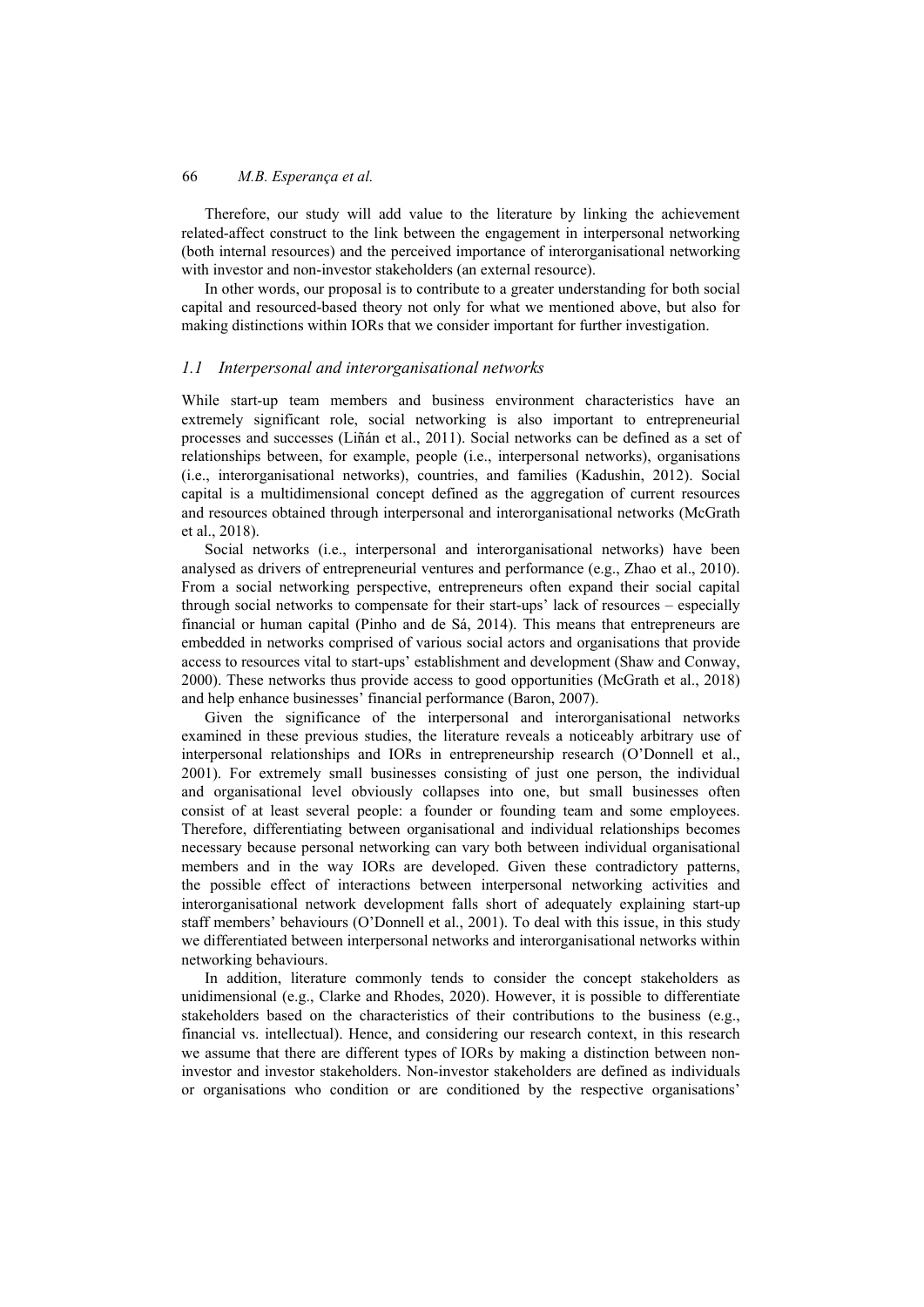attainment of goals (Freeman, 1984), and that are focused on providing resources such as knowledge or skills that are valuable for the start-up development (Sydow et al., 2016). In contrast, investor stakeholders, who are often assumed to be a homogenous group of stakeholders, are individuals or organisations who invest financial capital into start-ups (Harrison and Mason, 1995; Weigand, 2019) often focused on their return on investment (Pollack and Bosse, 2014). The latter stakeholders thus vary according to start-ups' financial needs and depend on these firms' overall success for their own success.

In other words, non-investor stakeholders include individuals (e.g., employees and customers) or organisations (e.g., associations and research organisations) that support start-ups (e.g., giving feedback and sharing know-how and contacts). These stakeholders assist entrepreneurs in effectively adapting to environmental changes, thereby helping enhance organisational performance and create competitive advantages (Sydow et al., 2016). Conversely, investor stakeholders are mostly linked to companies for financial reasons (Harrison and Mason, 1995). Despite the scant information on the financial resources of small ventures, studies have shown that, unlike large companies, start-ups have access to different types of organisations that provide financial support (Weigand, 2019). These are investor stakeholders such as start-up incubators, venture capital enterprises, business angels, and/or informal venture capitalists (Pinho and de Sá, 2013).

The present study assumed, therefore, that non-investor stakeholders require start-up managers to focus more on building relationships and creating bonds of trust, which are important for lasting relationships (Sydow et al., 2016). We sought to analyse whether the importance given to IORs with non-investor stakeholders is greater if individuals who report more network building behaviours aimed at strengthening their interpersonal network. In addition, we assumed that IORs with investor stakeholders require more maintenance and attention (i.e., frequent contact) to ensure the maximisation of shared advantages (Wolff et al., 2011). Thus, this research aimed to analyse if the importance given to IORs with investor stakeholders is greater for individuals who report more networking behaviours geared toward maintaining their interpersonal networks. We also took into account that start-up staff members' achievement-related affect can influence these links.

### *1.2 Achievement-related affect*

The concept of achievement-related affect has been described as a complex set of values regarding entrepreneurial activities (McClelland, 1965). Achievement-related affect is also similar to the concept of achievement motivation, which is defined as an implicit, unconscious motivation assimilated through hedonic reinforcement of behaviour outcomes (Tan and Ng, 2015). Motivation can be considered the intention to work toward specific goals that elicits proactive behaviour (Edgerton and Roberts, 2014). Personal achievement-related affect or achievement motivation at work can further be equated to the intrinsic motivation to be successful at work. This process is an internal mechanism that moves individuals to work toward established goals in order to feel they have accomplished something and to strengthen their sense of being involved in self-development processes (Edgerton and Roberts, 2014).

In this study we will use the term 'achievement-related affect' as a psychological concept – closely linked to achievement motivation – measured in scales where it is possible to know how often individuals feel well when they achieve good results in their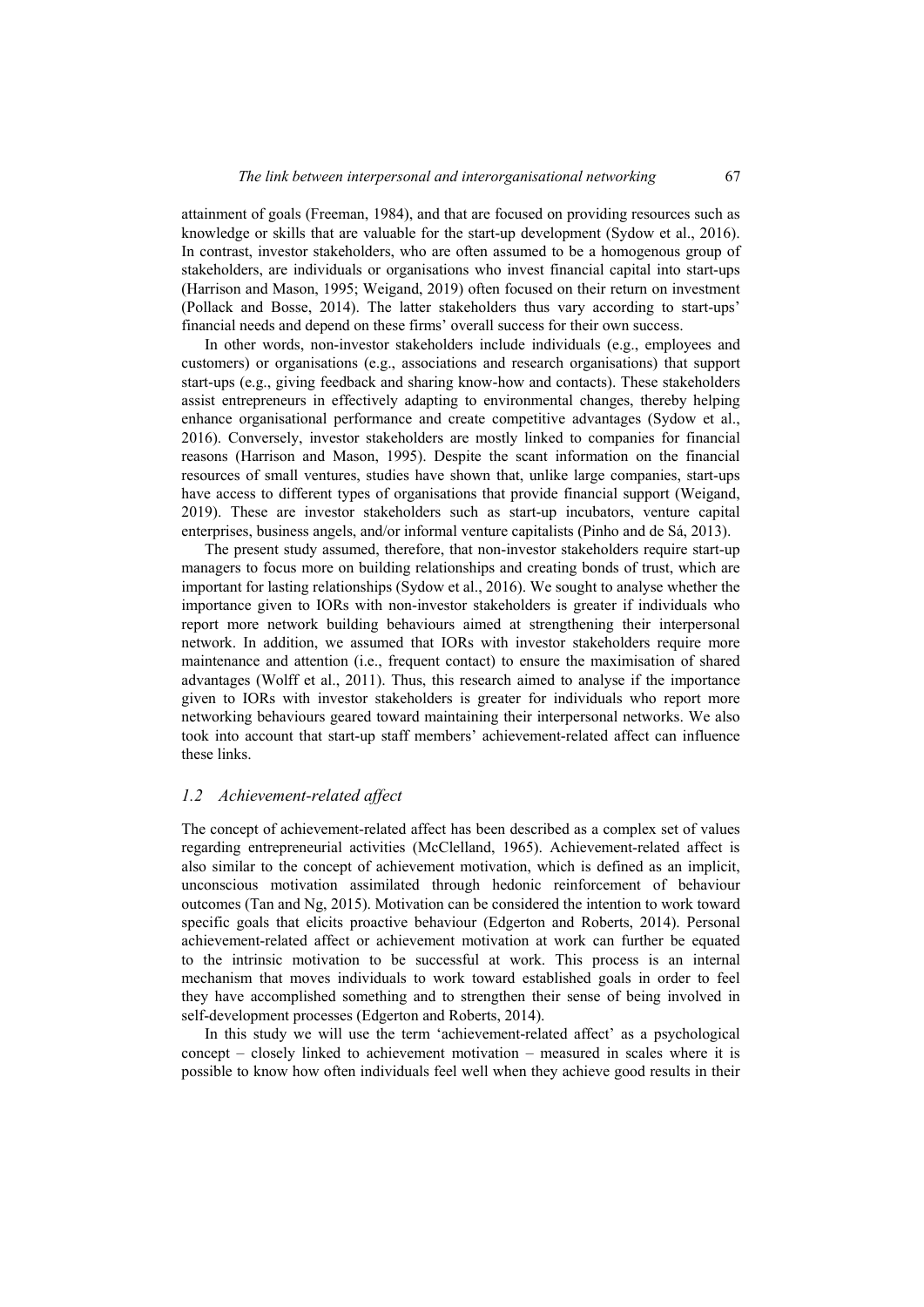performance of daily work tasks and their positive feelings towards these achievements. Plus, by drawing on the resource-based theory, we will consider the achievement-related affect of start-up employees as an intangible resource that may impact positively their business subsistence and success. This is particularly relevant since the resource-based theory postulates that all organisations hold unique resources and attributes that can affect their companies' competitive advantage and success (Barney, 2001). Considering our research context, according to the same author, start-ups specifically tend to engage in entrepreneurial strategies that foster and aim the enlargement of intangible resources with the target of subsistence or growth.

Prior studies have also demonstrated that interpersonal networking is, to a large extent, linked to achievement motivation (Stam et al., 2013). According to Kadushin (2012), his exploration of network theory revealed that psychological foundations explain human social networking behaviour and include two primary needs that have been ignored by social network analysts: to feel safe and to reach out to others. Since these needs are both motivational and cognitive, they account for why people expend much effort on interpersonal network building, as well as clarifying the limitations of network management abilities (Kadushin, 2012).

Thus, this study assumed that the need to feel safe fosters the motivation to maintain social networks that make start-up teams feel comfortable and well supported (Kadushin, 2012). Concurrently, the current research included the assumption that the need to reach out strengthens the motivation to build new relationships (Kadushin, 2012). This can be a good initial strategy as entrepreneurs reach out to investor or non-investor stakeholders that will help to increase their start-ups' performance and growth in the relevant markets (Pinho and de Sá, 2014; Shaw and Conway, 2000).

Individuals who have high levels of achievement-related affect are motivated to engage with other social actors (e.g., non-investor stakeholders) in order to get feedback on how to improve their work and strategic responses to market trends (Dimov, 2007). These people, therefore, tend to build larger personal networks. Compared to individuals who have lower levels of achievement-related affect, entrepreneurs who have higher levels of this affect are motivated to achieve professional goals no matter what this requires, and these individuals tend to perform better at work (Edgerton and Roberts, 2014).

Given the above findings, the present study sought to test a moderation model that included start-up staff members who frequently devote effort to interpersonal network building and who simultaneously have higher levels of achievement-related affect. We expect that achievement-related affect influences the strength of the relationship between interpersonal network building and IORs with non-investor stakeholders. Based on previous research (e.g., Wang et al., 2017), we believe that entrepreneurs' achievement-related characteristics are more relevant to understanding the relationship between interpersonal network building and investor stakeholders, than with non-investor stakeholders. In fact, investor stakeholders are more demanding and require entrepreneurs with drive and persistence to fulfil targets, as well as a tendency to approach success (Rauch and Frese, 2000). These 'required' requisites are so determining that they will buffer (mediate) the correlation between interpersonal network building and investor stakeholders. In the case of non-investor stakeholders, these characteristics are less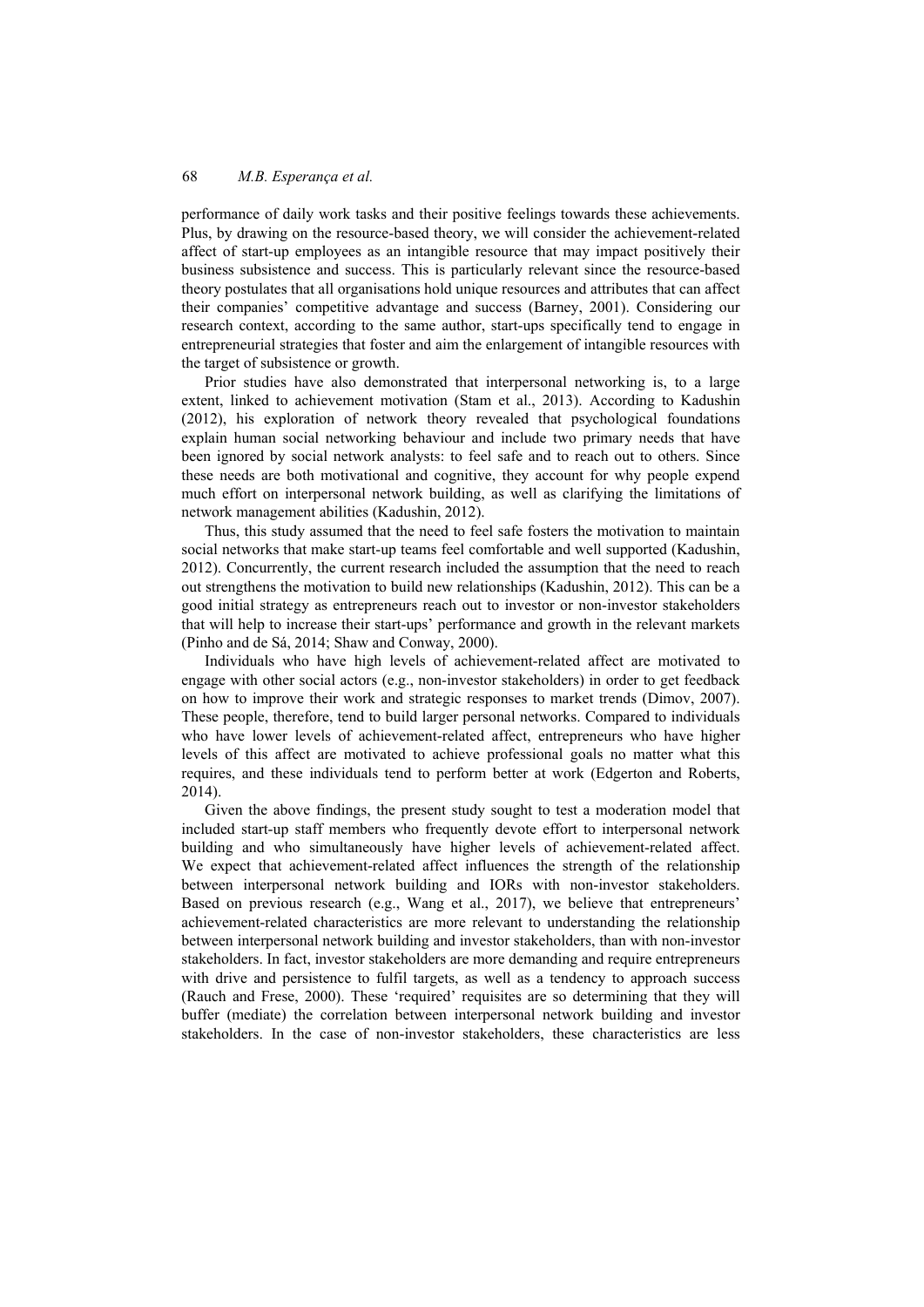relevant but sill important, affecting the strength of the relationship between interpersonal network building and non-investor stakeholders. Therefore, we infer that these professionals, as compared to those who do not have this type of achievement affect, give more importance to IORs with non-investor stakeholders. We proposed the following hypothesis (see Figure 1):

*Hypothesis 1: Interpersonal network building is positively related to start-up members' perceived importance of IORs with non-investor stakeholders involved at the start-up level, especially for start-up staff reporting higher levels of achievementrelated affect.* 

**Figure 1** Hypotheses model of moderation effect of start-up members' achievement-related affect on interpersonal network building and perceived importance of IORs with non-investor stakeholders and mediation effect of start-up members' achievement-related affect on interpersonal network maintenance and perceived importance of IORs with investor stakeholders



Interpersonal Networking

Interorganisational Networking

Previous research shows a relationship between venture capitalists' bargaining power and the perception that entrepreneurs' joint control and monitor costs (Wang et al., 2017). Employees who rank high in achievement motivation, take moderate risks and are more responsible for the company's results. Moreover, personal control associated with achievement motivation is an important variable explaining the emergence of entrepreneurial success (Winter, 2010). The greater the entrepreneur's financing need, the more likely investor stakeholders will be attracted to entrepreneurs who value joint control, achievement and responsibility (Wang et al., 2017). On the base of these assumptions, we argue that the influence of the achievement-related affect on IORs with investor stakeholders is stronger than the direct influence of the interpersonal network maintenance variable. Investments carry moderate to high risks that require a previous evaluation of the personality and motivation of the entrepreneur. Therefore, the relationship between the interpersonal network maintenance and IORs with investor stakeholders is explained by the role of the achievement acts of the entrepreneurs.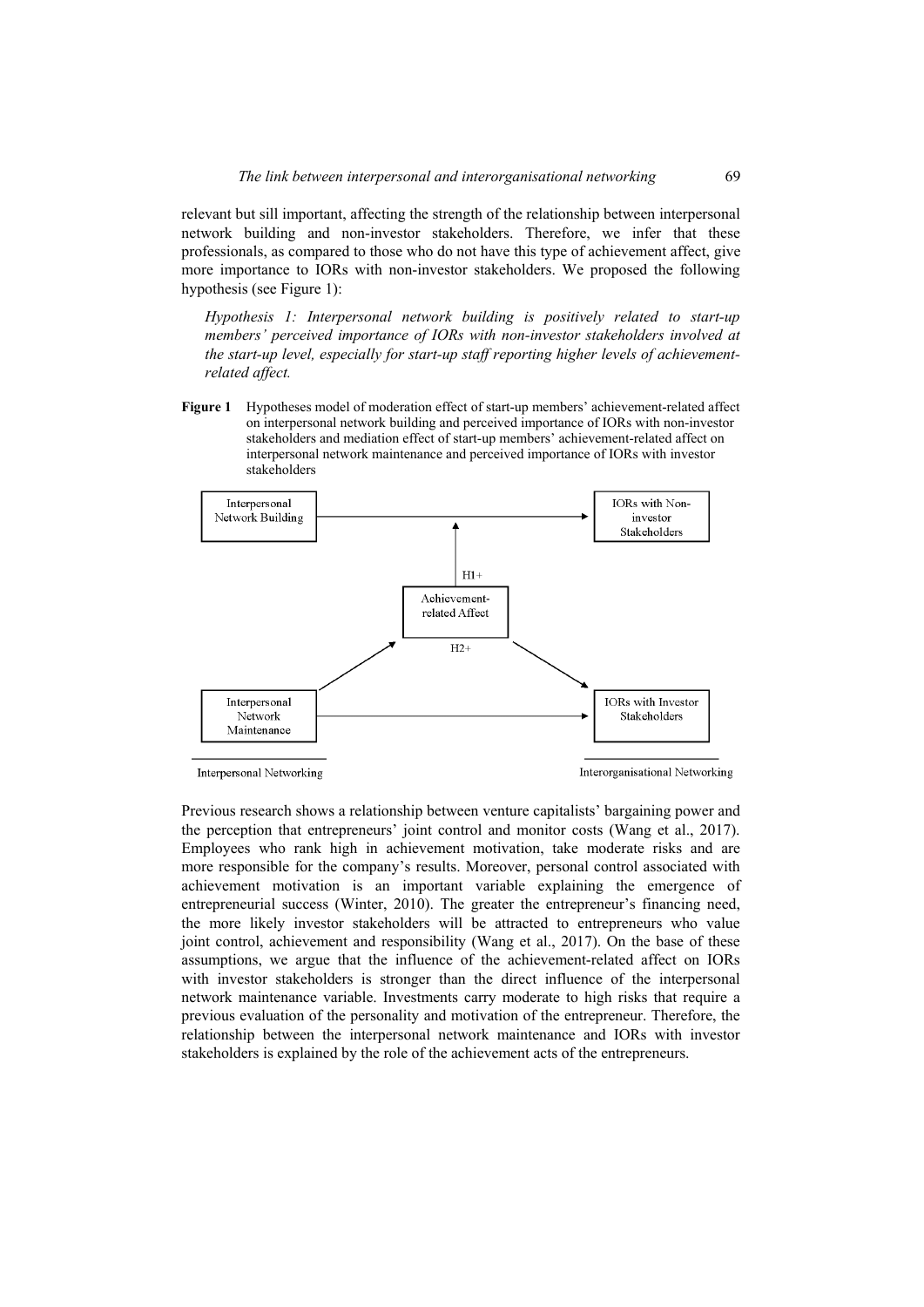The present study assumed that opportunities are created through individuals who seek to achieve more for their business and who successfully engage other social actors. They network in order to develop their business ideas collectively (Dimov, 2007) and enhance their companies' services or products. In the current research, we developed a mediation model in which we expected that individuals' frequent devotion of effort to maintaining interpersonal networks is correlated with the importance these entrepreneurs give to IORs with investor stakeholders. This correlation is better explained when startup members' achievement-related affect is introduced into the model, as postulated below:

*Hypothesis 2: Interpersonal network maintenance at the start-up level has a positive*  indirect effect on start-up members' perceived importance of IORs with investor *stakeholders, through start-up staff members' achievement-related affect at work.* 

# **2 Methodology**

# *2.1 Sample and procedure*

Websites on start-up activity, as well as company register databases in Germany and Portugal, were screened to identify target start-ups. We chose these two countries because, although they are both European, they diverge in terms of institutional infrastructure for entrepreneurship and social and economic characteristics (Mendonça and Grimpe, 2016). These two countries' extensive cultural differences (i.e., Germanic European vs. Latin European) contributed to substantiating the external validity of our results (Gupta and Hanges, 2004).

Telephone calls were made soliciting the participation of 200 companies in Germany and 100 in Portugal. These firms were chosen based on the criteria also applied by Boso et al. (2013). These were

- independent companies that were not part of any corporate group
- firms with individual or a team of entrepreneurs with at least 50% of the ownership,
- organisations with a quite small staff of full-time employees.

We also ensured that the firms were reasonably young in terms of years in operation (mean = 3.98; standard deviation  $[SD] = 4.08$ ), as well as being mostly knowledgeintensive.

After the start-ups agreed to participate, their staff members – employees (59.9% of the sample) and chief executive officers (CEOs) (40.1% of the sample) – were asked to fill out a questionnaire, which was administered either in person or online. Following a back-translation procedure (Brislin, 1986), the measurement scales' items used in this study were translated into German and Portuguese. The completed questionnaires were filled out by a total of 469 organisational members (69% male) from 200 German and Portuguese start-ups – 135 and 65 start-ups, respectively. Based on the initial list of firms, this corresponds to 68% of all start-ups for Germany and 64% for Portugal.

Of the final sample, 64.2% of the companies were founded in 2010 or later. The majority of these companies (57.6%) had six or less employees at the end of the most recently concluded business period. Specific industries represented include information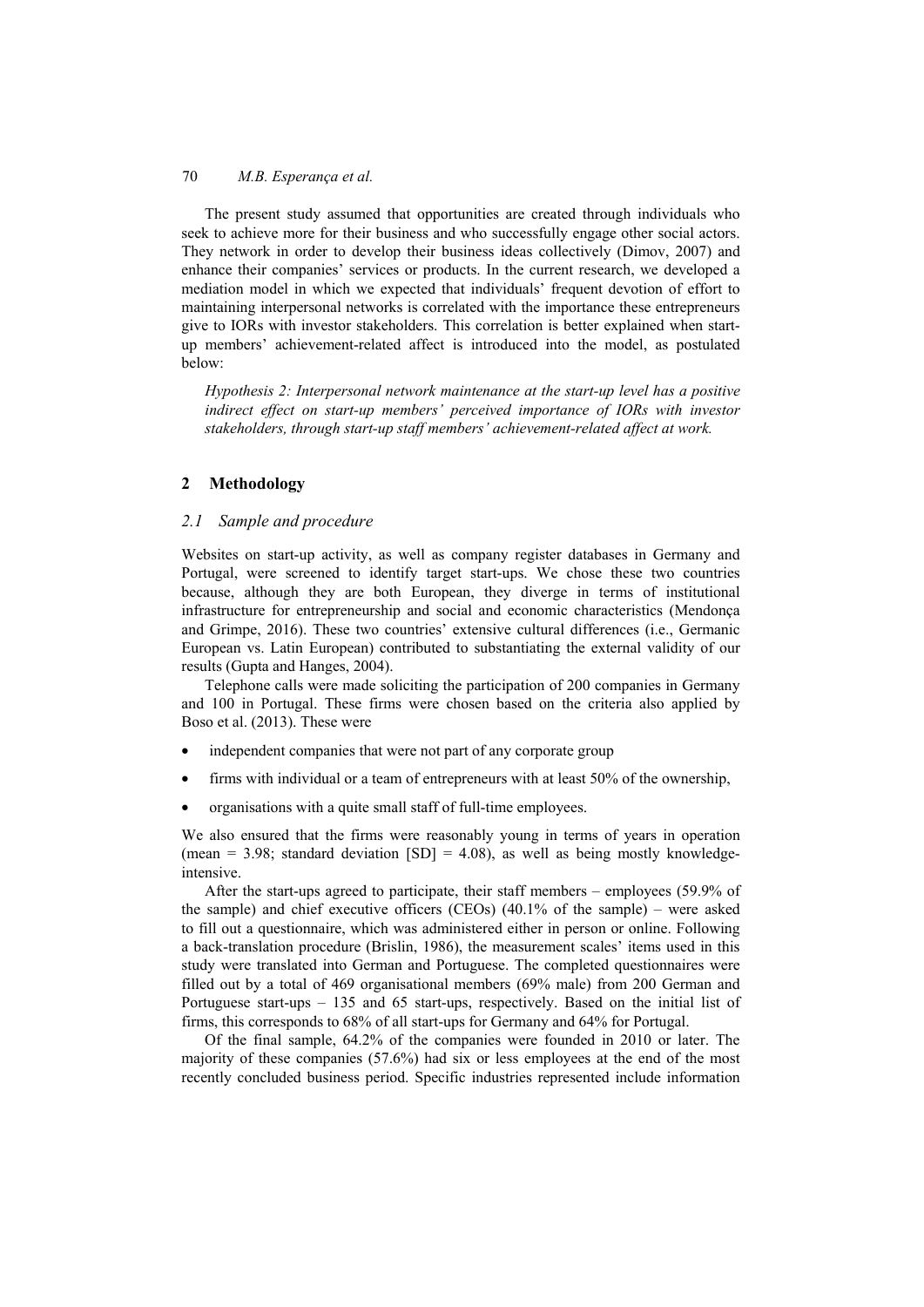technology/internet/Web 2.0 (49.9%), marketing/media (9.5%), retail (7.1%), optical industry/raw materials/materials (4.4%), engineering (7.6%), telecommunications (3.3%), biotechnology  $(1.9\%)$ , consulting  $(1.4\%)$ , and others  $(14.9\%)$ .

In addition, qualitative interviews were conducted to deepen the results of the quantitative analyses. The sample consisted of 29.2% of the Portuguese start-ups that had participated in initial quantitative study. The interviews followed a semi-structured format to capture as much information as possible from the interviewees' perspective. To this end, 26 start-up staff members received telephone calls, of which 19 participated, for a response rate of 73%. Of this sample, nine respondents were CEOs, one was a co-founder, and nine were employees – all from different start-ups (see Table 1).

| No.          | Duration Industry  |                                         | Position               | Interview focus                                                                                             |
|--------------|--------------------|-----------------------------------------|------------------------|-------------------------------------------------------------------------------------------------------------|
| $\mathbf{1}$ |                    | $00:11:00$ Technology                   | <b>CEO</b>             | The relationship between interpersonal<br>and interorganisational networking                                |
| 2            |                    | 00:14:00 Family support CEO<br>services |                        | Importance of people devoted to<br>establishing IORs with non-investor<br>stakeholders                      |
| 3            |                    | 00:15:00 Food industry                  | Process<br>Engineer    | The role of achievement-related affect in<br>building IORs with non-investor<br>stakeholders                |
| 4            |                    | $00:15:00$ Architecture                 | <b>CEO</b>             | Importance of people devoted to<br>establishing IORs with non-investor<br>stakeholders                      |
| 5            |                    | 00:17:00 Technology                     | Manager                | The role of achievement-related affect in<br>maintaining IORs with investor<br>stakeholders                 |
| 6            | $00:10:00$ Tourism |                                         | Consultant             | The role of achievement-related affect in<br>building IORs with non-investor<br>stakeholders                |
| 7            | 00:10:00 Security  |                                         |                        | Administrative The role of achievement-related affect in<br>building IORs with non-investor<br>stakeholders |
| 8            |                    | 00:11:00 Agriculture                    | Co-founder             | The role of achievement-related affect in<br>building IORs with non-investor<br>stakeholders                |
| 9            |                    | $00:10:00$ Real estate<br>investment    | <b>CEO</b>             | The role of achievement-related affect in<br>maintaining IORs with investor<br>stakeholders                 |
| 10           |                    | 00:10:00 Biotechnology                  | Quality<br>Manager     | The role of achievement-related affect in<br>start-ups                                                      |
| 11           |                    | 00:10:00 Technology                     | Operational<br>Manager | The role of achievement-related affect in<br>maintaining IORs with investor<br>stakeholders                 |

Table 1 Qualitative interviews in post-study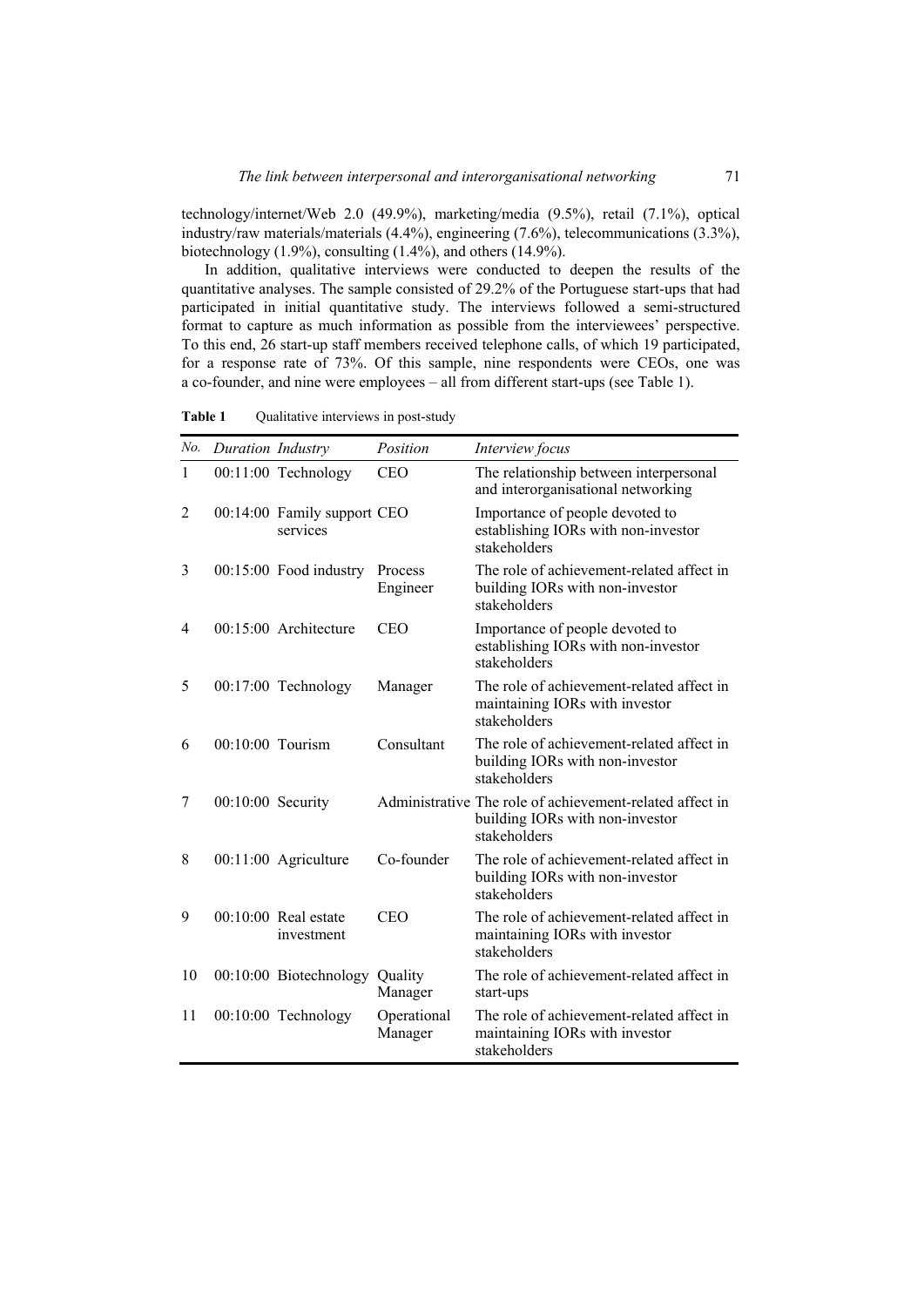| No. | Duration Industry   |                         | Position             | Interview focus                                                                              |
|-----|---------------------|-------------------------|----------------------|----------------------------------------------------------------------------------------------|
| 12  |                     | $00:15:00$ Technology   | <b>CEO</b>           | Importance of people devoted to<br>maintaining IORs with investor<br>stakeholders            |
| 13  | $00:10:00$ Health   |                         | Manager              | The role of achievement-related affect in<br>start-ups                                       |
| 14  |                     | $00:10:00$ Technology   | CEO                  | The role of achievement-related affect in<br>building IORs with non-investor<br>stakeholders |
| 15  | $00:15:00$ Tourism  |                         | <b>CEO</b>           | The relationship between interpersonal<br>and interorganisational networking                 |
| 16  | $00:10:00$ Security |                         | <b>CEO</b>           | The relationship between interpersonal<br>and interorganisational networking                 |
| 17  |                     | $00:15:00$ Technology   | Marketing<br>Manager | The relationship between interpersonal<br>and interorganisational networking                 |
| 18  |                     | $00:10:00$ Architecture | <b>CEO</b>           | The relationship between interpersonal<br>and interorganisational networking                 |
| 19  |                     | $00:15:00$ Technology   | Consultant           | The relationship between interpersonal<br>and interorganisational networking                 |

**Table 1** Qualitative interviews in post-study (continued)

### *2.2 Instruments*

*Achievement-related affect.* This construct measures how well respondents feel when they achieve good results in their performance of daily work tasks and their positive feelings toward these achievements (i.e., personal achievement-related affect at work). The construct was assessed with seven items from the Entrepreneurial Attitude Orientation scale developed by Robinson et al. (1991) (e.g., "I get my biggest thrills when my work is among the best there is." "I get a sense of pride when I do a good job on my business projects."). All items were measured on a four-point rating scale  $(1 -$  'Never/very seldom' to  $4 -$  'Very often/always'). Higher scores correspond to higher levels of achievement-related affect. Using principal component analysis, a single factor was found (7 items; 48.7% of total explained variance;  $\alpha = 0.80$ ).

*Interpersonal networking (building and maintenance).* Interpersonal networking measures were adapted from the scale assessing external contacts developed by Wolff et al. (2011). All items were measured on a four-point rating scale ( $1 =$  'Never/very seldom' to  $4 =$  'Very often/always'). Higher scores correspond to a stronger devotion to interpersonal network building, maintenance, or use.

An initial analysis of all 22 items was conducted. After principal component analysis with varimax rotation, as well as Kaiser criteria in which eigenvalues above 1 were extracted, the rotated matrix revealed that 10 items had to be removed from further analyses. These items had a loading below 0.40 in all factors or had cross-loadings with two or more factors. Next, principal component analysis was conducted again, and three factors were retained with 62.37% of the total explained variance (see Table 2). The dimension of interpersonal network maintenance appeared as the first factor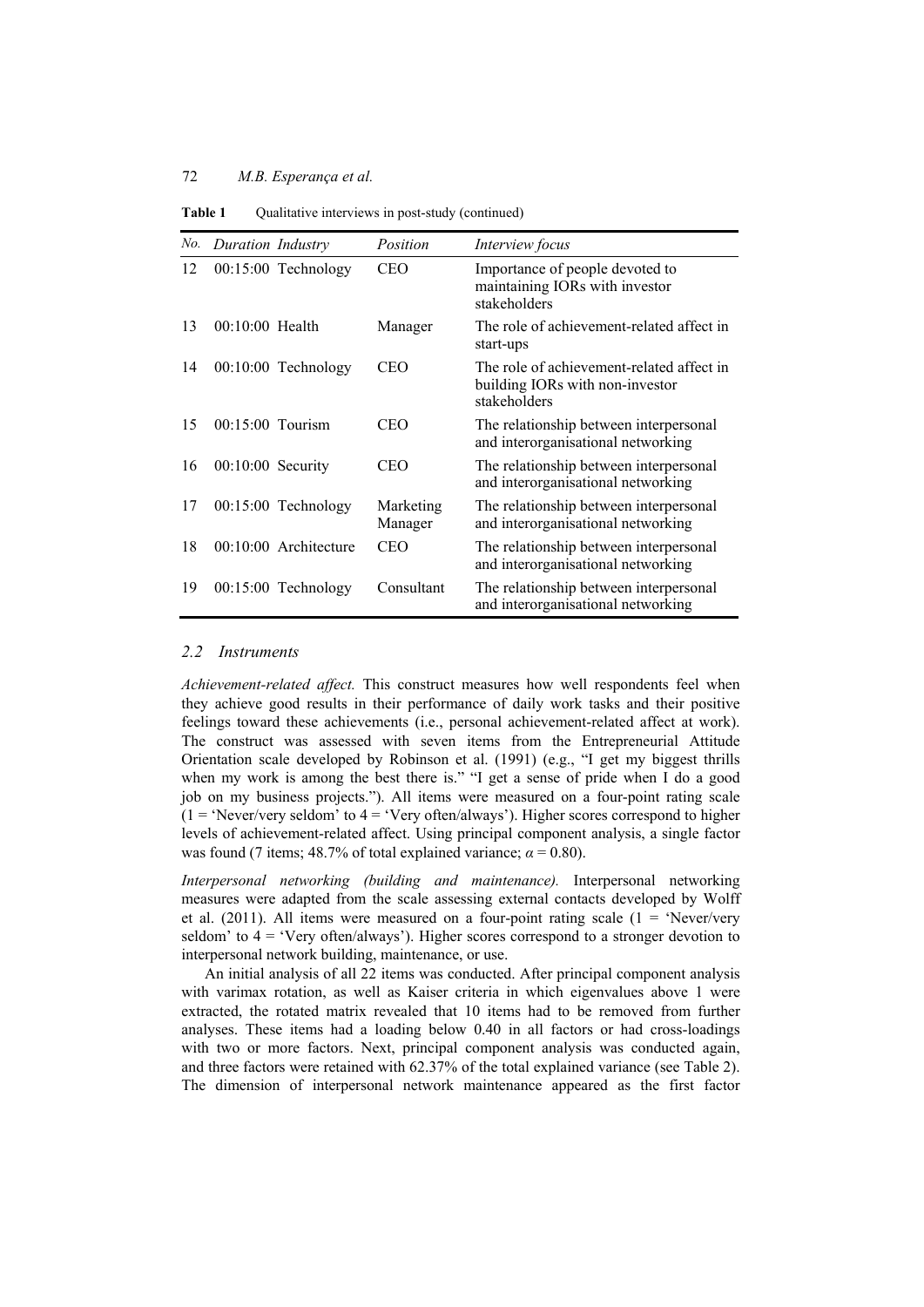(five items: 24.73% of total explained variance;  $\alpha = 0.84$ ), whereas the second factor was interpersonal network use (four items; 21.97% of total explained variance;  $\alpha = 0.78$ ). The last factor was interpersonal network building (three items; 15.66% of total explained variance;  $\alpha = 0.64$ ).

| Constructs                        | of items | Number Number of<br>factors | <i>Dimensions</i>                                         | Cumulative<br>percentage of<br>explained<br>variance | Cronbach's<br>alphas |
|-----------------------------------|----------|-----------------------------|-----------------------------------------------------------|------------------------------------------------------|----------------------|
| 1. Achievement-<br>related affect |          |                             | n/a                                                       | 48.70                                                | 0.80                 |
| 2. Interpersonal<br>network       | 12       | 3                           | Maintenance (5)<br>Use $(4)$<br>Building $(3)$            | 50.03                                                | 0.81<br>0.79<br>0.64 |
| 3. IORS                           |          | 2                           | Investor stakeholders (3)<br>On-investor stakeholders (4) | 55.93                                                | 0.74<br>0.63         |

| Table 2 | Factor analysis and instrument characteristics |  |
|---------|------------------------------------------------|--|
|---------|------------------------------------------------|--|

Although three statistically significant factors were found, this study's main focus was the antecedents for network use, that is, network building and network maintenance factors (Wolff and Moser, 2009). The decision to restrict the present research was taken based on a longitudinal study by Wolff and Moser (2009), who found that the use of external contacts did not have as much importance as network building and maintenance in successful professional careers. The cited authors argue that using external contacts frequently can be assumed to be a sign of these professionals' insufficient competence to do their work well.

*Interorganisational networking (non-investor and investor stakeholders).* This construct measures the importance given to IORs with both non-investor and investor stakeholders, and the scale was developed for this study based on relationship types reported by O'Donnell et al. (2001). This instrument thus assesses the perceived importance of relationships with investor stakeholders (e.g., "collaboration with a venture capital enterprise") and non-investor stakeholders (e.g., "promising business relationships with clients and/or customers"). The respondents had to evaluate the importance of each IOR type for their start-up. All items were measured on a five-point rating scale  $(1 = 'Very unimportant' to 5 = 'Extremely important').$  Higher scores correspond to higher levels of perceived importance of IORs.

Using principal component analysis with varimax rotation, as well as the Kaiser method, we found perceived importance of IORs with investor stakeholders was the first factor (three items; 28.62% of total explained variance;  $\alpha = 0.74$ ). Perceived importance of IORs with non-investor stakeholders appeared as the second factor (four items; 27.31% of total explained variance;  $\alpha = 0.63$ ).

### *2.3 Control variables*

To exclude alternative explanations, we controlled for several variables that, according to previous research, may have an influence on the interpersonal network – IORs relationship. For example, occupational status can influence interpersonal networking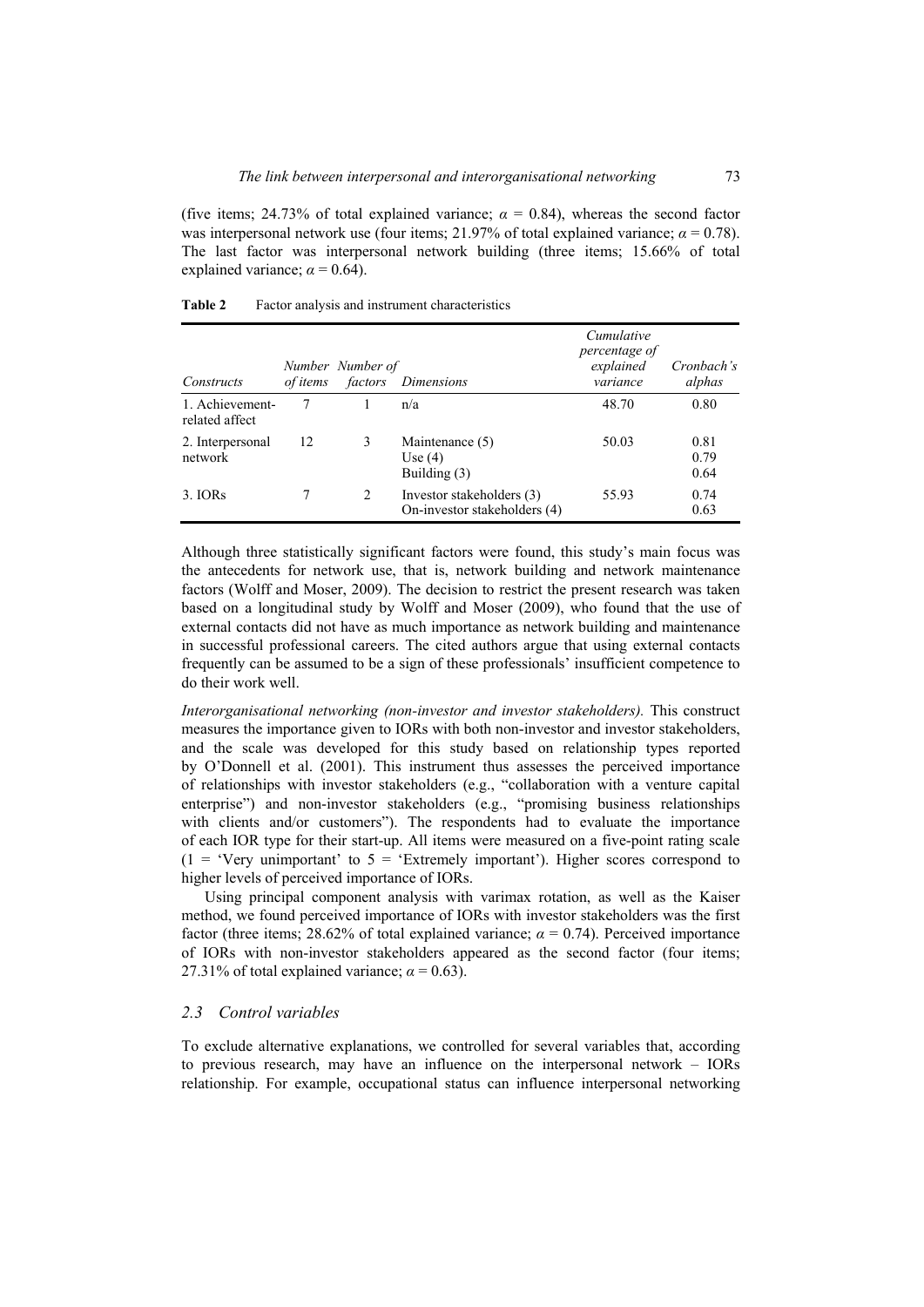(Pruthi and Wright, 2019; Vissa, 2011). In addition, significant cross-cultural differences can exist between countries (Kelley et al., 2009). Thus, two control variables were introduced into the two tested models: occupational status (CEO vs. employee) and country (Germany vs. Portugal).

### *2.4 Measurement model and common method variance*

We performed confirmatory factor analysis (CFA) in order to test the validity of the variables included in this study. This was done first for the moderation model (i.e., effect of personal achievement-related affect at work on the relationship between interpersonal network building and perceived importance of IORs with non-investor stakeholders at the start-up level). We then tested the mediation model (i.e., personal achievementrelated affect at work as a mediator of the relationship between interpersonal network maintenance and perceived importance of IORs with investor stakeholders at the start-up level). Due to the self-reported data used, common method variance could affect the relationships between variables. According to Harman's single factor test (Podsakoff et al., 2003), if common method variance exists, one factor will emerge from CFA when using AMOS 23.0 software.

Regarding the moderation model, a model with three factors was tested (i.e., personal achievement-related affect at work, interpersonal network building, and perceived importance of IORs with non-investor stakeholders at the start-up level). This yielded a good fit to the data ( $\chi$ <sup>2</sup> [66] = 196.855; *p* < 0.001;  $\chi$ 2/df = 2.983; confirmatory fit index  $[CFI] = 0.923$ ; incremental fit index  $[IFI] = 0.922$ ; root mean square error of approximation  $[RMSEA] = 0.065$ ; low  $[LO] = 0.055$ ; high  $[HII] = 0.076$ ). The results also reveal that a single-factor model does not provide good fit indices ( $\chi^2$  [68] = 281.969; *p* < 0.001; *χ2/df* = 4.147; CFI = 0.873; IFI = 0.874; RMSEA = 0.082; LO = 0.072;  $HI = 0.092$ ). Thus, CFA showed that the factorial structure was adequately adjusted and that common method variance did not bias the moderation model's results.

Regarding convergent validity, the composite reliability (CR) scores are higher than 0.70, and the average variance extracted (AVE) for the three constructs is close to 0.50, thereby confirming the instruments' convergent validity (Hair et al., 2010). Discriminant validity was also confirmed, with the average shared variance (ASV) and maximum shared variance (MSV) scores falling below the AVE score (Hair et al., 2010) (see Table 3).

| <i>Variables</i>                       | CR.  | AVE. | MSV  | ASV  |
|----------------------------------------|------|------|------|------|
| 1. Achievement-related affect          | 0.81 | 0.39 | 0.04 | 0.03 |
| 2. Interpersonal network building      | 0.71 | 0.47 | 0.04 | 0.04 |
| 3. IORs with non-investor stakeholders | 0.73 | 0.45 | 0.04 | 0.03 |

**Table 3** Measurement model: CR, AVE, MSV, and ASV for moderation model

Regarding the mediation model, a model with three factors was tested (i.e., personal achievement-related affect at work, interpersonal network maintenance, and perceived importance of IORs with investor stakeholders at the start-up level). The test yielded evidence of a good fit to the data (*χ2* [74] = 91.029; *p* < 0.05; *χ2/df* = 1.230; CFI = 0.993; IFI = 0.993; RMSEA = 0.022; LO = 0.000; HI = 0.036). The results also reveal that a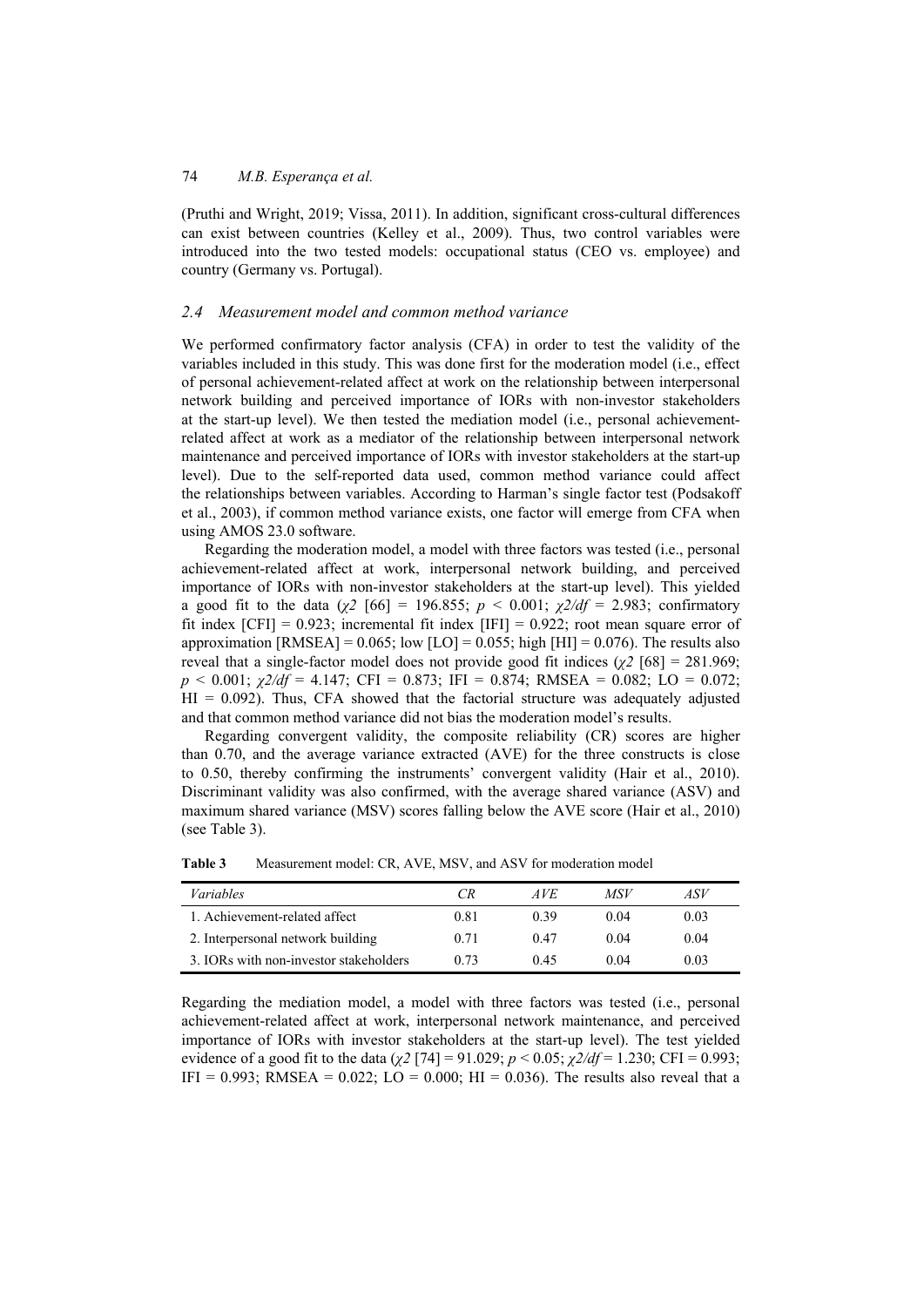single-factor model does not provide good fit indices ( $\chi$ 2 [82] = 450.087; *p* < 0.001; *χ2/df* = 5.489; CFI = 0.845; IFI = 0.846; RMSEA = 0.098; LO = 0.089; HI = 0.107). The CFA thus confirmed that the factorial structure was well adjusted and that common method variance did not bias the mediation model's results.

Furthermore, the CR scores are higher than 0.70, and the AVE for the three constructs is near 0.50, which provides support for the instruments' convergent validity (Hair et al., 2010). Discriminant validity was also confirmed, with the ASV and MSV scores falling below the AVE score (Hair et al., 2010) (see Table 4).

| <i>Variables</i>                     | CR   | AVE. | MSV  | ASV  |
|--------------------------------------|------|------|------|------|
| 1. Achievement-related affect        | 0.82 | 040  | 0.24 | 0.14 |
| 2. Interpersonal network maintenance | 0.83 | 0.50 | 0.24 | 0.13 |
| 3. IORs with investor stakeholders   | 0.74 | 0.49 | 0.04 | 0.03 |

**Table 4** Measurement model: CR, AVE, MSV and ASV regarding mediation model

#### *2.5 Aggregation statistics*

Similarly to Braun et al. (2018), we elected to use a two-level research design. We included variables measured at the individual level (i.e., achievement-related affect) and at the start-up level (i.e., interpersonal building network, interpersonal maintenance network, perceived importance of IORs with non-investor stakeholders, and perceived importance of IORs with investor stakeholders). The purpose of this aggregation was to assess the extent to which individuals from the same start-up share similar perceptions of these constructs. The validity of the four team-level variables were tested through intraclass correlation (ICC<sub>[1]</sub>), reliability of mean scores (ICC<sub>[2]</sub>), and within group agreement  $(r_{wg})$ .

For the non-investor stakeholders variable, the value of  $r_{wg}$  is 0.660. For the investor stakeholders variable, the value of  $r_{wg}$  is 0.719. For the maintenance variable, the value of  $r_{wg}$  is 0.646, while, for the building variable, the value of  $r_{wg}$  is 0.794. Although some values are above 0.70, which would justify the aggregation of individual scores at the team level (Dunlap et al., 2003), they are quite close to the cut-off point of 0.70, which might be because our sample is only based on start-ups.

For the stakeholders variables, the  $ICC_{[1]}$  is 0.47 for investors and 0.29 for non-investors (i.e., between the recommended values of 0.50 and 0.20). This suggests that about 47% and 29% of the total variability in the non-investor stakeholders variable and investor stakeholders variable can be explained by team membership (Bliese, 2000). For the building variable, the  $ICC_{11}$  is 0.31 (i.e., between the recommended values of 0.50 and 0.20), suggesting that about 31% of the total variability in the building variable can be explained by team membership (Bliese, 2000). However, for the maintenance variable, the ICC $_{[1]}$  is 0.13, which indicates that only 13% of the total variability in the maintenance variable can be explained by team membership (Bliese, 2000).

The  $ICC<sub>[21]</sub>$  is 0.65 for the investor stakeholders variable and 0.49 for the non-investor stakeholders variable, revealing higher values than the ones presented by the  $ICC<sub>[1]</sub>$  and showing that the group means are reliable (Bliese, 2000). In addition, the  $\text{ICC}_{[2]}$  values are 0.25 and 0.52 for the maintenance and building variables, respectively, which are higher values than the ones presented by the  $\text{ICC}_{[1]}$ , thus showing that the group means are reliable (Bliese, 2000).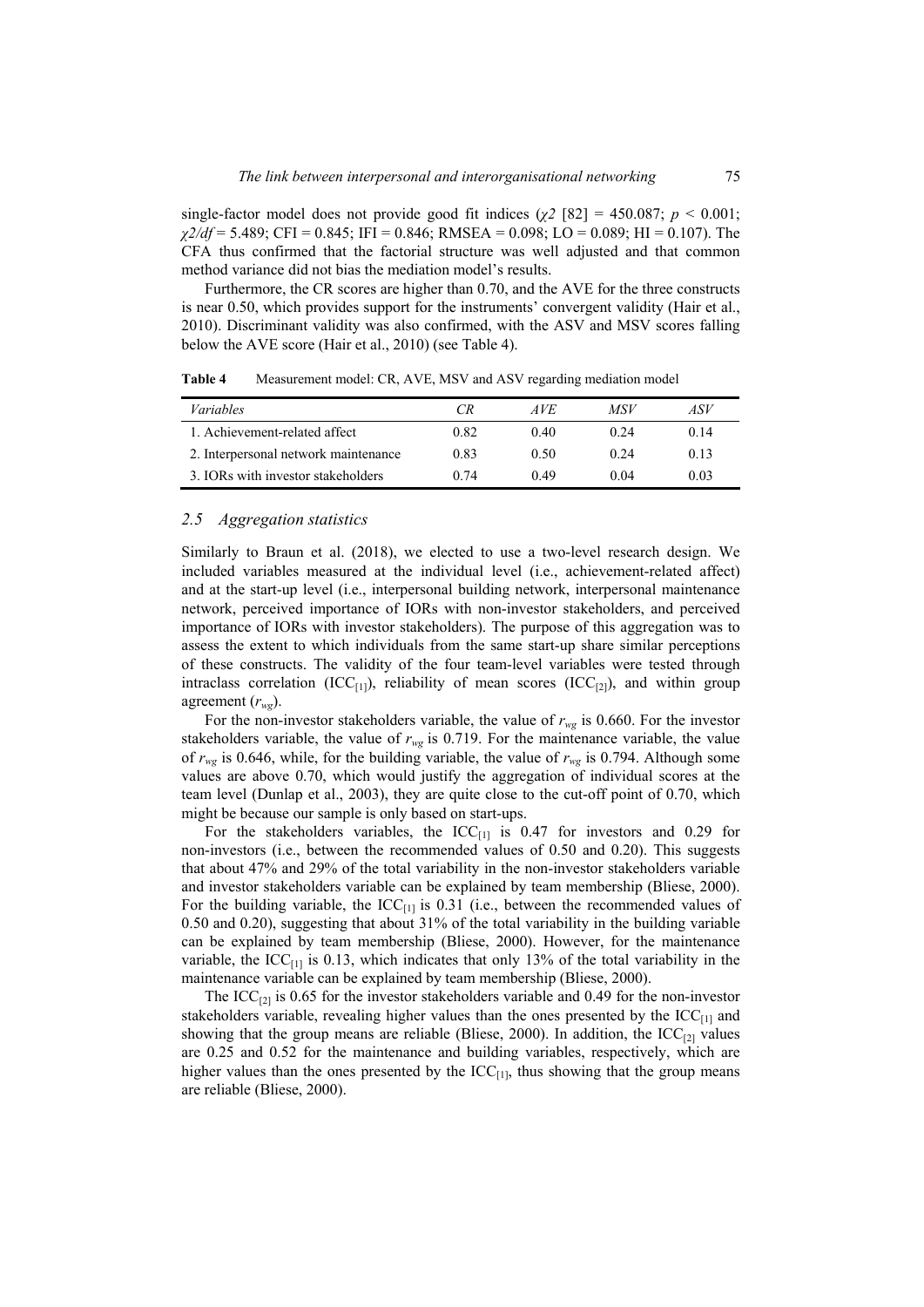# **3 Results**

## *3.1 Descriptive statistics*

Table 5 presents the means, standard deviations, and zero-order correlations of the study variables. These variables are fairly well correlated with all correlations below 0.50, which suggests their independence and the absence of multi-collinearity between variables.

|                                          | Level 1 |      | Level 2 |           | R |                                                |        |                             |           |
|------------------------------------------|---------|------|---------|-----------|---|------------------------------------------------|--------|-----------------------------|-----------|
|                                          | M       | SD   | M       | <i>SD</i> | 3 | $\overline{4}$                                 | 5      | 6                           | 7         |
| 1 Country <sup>a</sup>                   |         |      |         |           |   | $0.248**0.403**$                               | 0.059  | $0.537**$                   | 0.028     |
| 2 Status <sup>b</sup>                    |         |      |         |           |   | $-0.090$ $-0.100*$ $-0.095*$                   |        | 0.067                       | $0.139**$ |
| 3 Achievement-related<br>affect          | 3.27    | 0.54 |         |           |   | $(0.80)$ $0.191**$ $0.261*$ $0.100*$ $0.187**$ |        |                             |           |
| 4 Interpersonal network<br>building      |         |      |         | 1.65 0.50 |   | (0.64)                                         |        |                             |           |
| 5 Interpersonal network<br>maintenance   |         |      | 2.33    | 0.51      |   | $0.241**$                                      | (0.81) |                             |           |
| 6 IORs with non-investor<br>stakeholders |         |      | 2.97    | 0.66      |   | $0.266** -0.059$                               |        | (0.63)                      |           |
| 7 IORs with investor<br>stakeholders     |         |      | 2.93    | 0.93      |   |                                                |        | $0.058$ $0.171**$ $0.180**$ | (0.74)    |

| Table 5 |  |  | Means, SDs, and Pearson's correlations between variables under study |  |  |  |
|---------|--|--|----------------------------------------------------------------------|--|--|--|
|---------|--|--|----------------------------------------------------------------------|--|--|--|

 $M$  = mean; for Levels 1 and 2, number = 469; Cronbach's alpha reliability scores are between brackets;  $* p < 0.05$ ;  $** p < 0.01$ ;  ${}^{a}0 = \text{Germany}, 1 = \text{Portugal}; {}^{b}0 = \text{CEO},$  $1 =$ employee.

# *3.2 Hypothesis testing*

In further tests of the conceptual model, we used PROCESS macro for SPSS (Hayes,  $2013$ ).<sup>1</sup> To test the indirect effect for the mediation model, 5,000 bootstrap samples were requested, and significance was determined based on 95% bias-corrected confidence intervals (CIs). That is, when the CI did not contain zero, the estimate was interpreted as being significant. The results for the moderation model are presented in Table 6, and the results for the mediation model are shown in Table 7.

According to the existing literature, moderation is supported if the inclusion of the interaction term results in a significant improvement in the variance explained for, in this case, the perceived importance of IORs with non-investor stakeholders. Simple moderation was examined using PROCESS macro's Model 1 (Hayes, 2013). Achievement-related affect was examined as a simple moderator of the relationship between interpersonal network building at the start-up level and perceived importance of IORs with stakeholders at the same level. Country (Portugal vs. Germany) and status (CEO vs. employee) were included as covariates.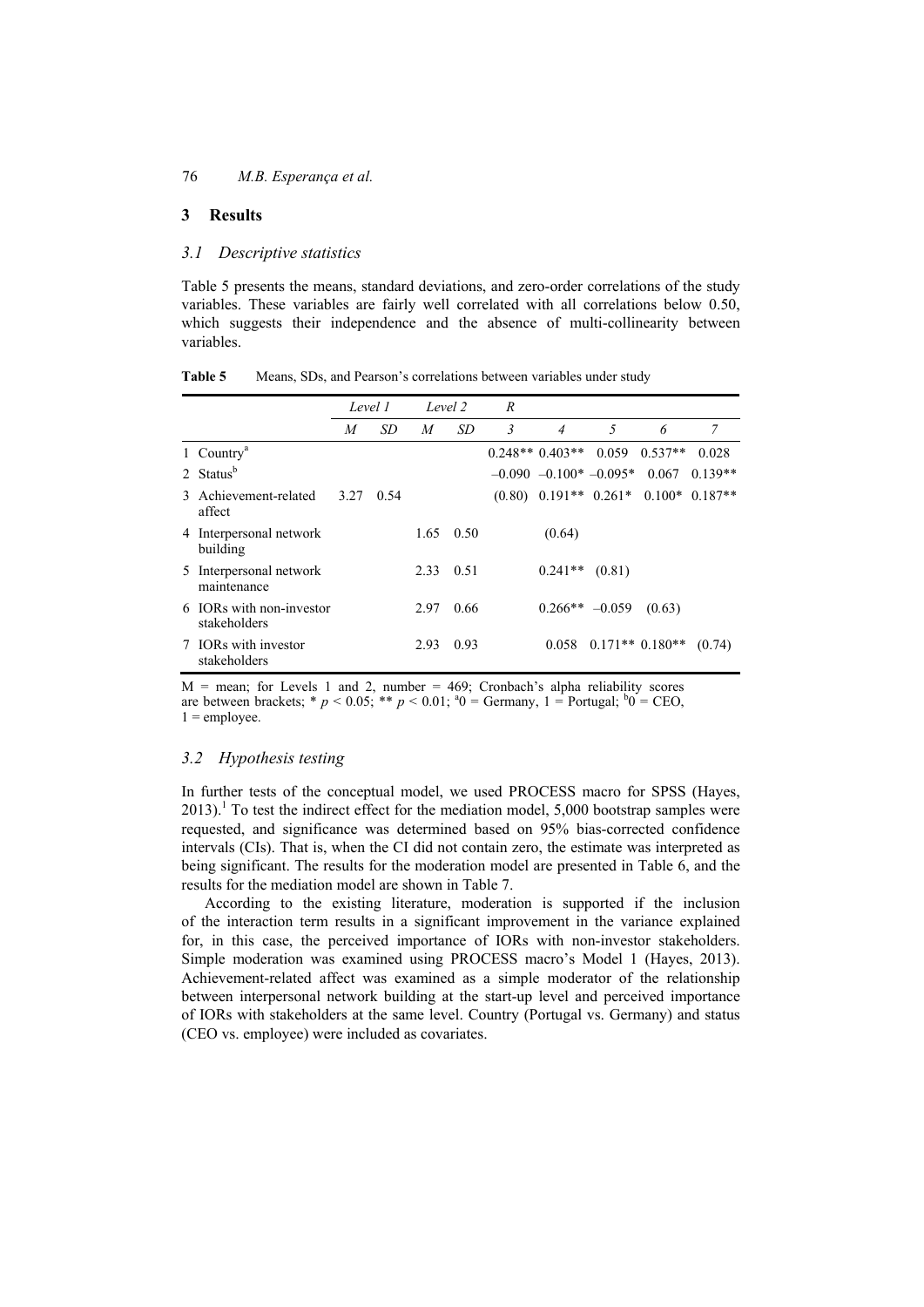|                                                                           |            | IORs with non-investor<br>stakeholders | Bias-corrected and<br>accelerated 95% CI |                |
|---------------------------------------------------------------------------|------------|----------------------------------------|------------------------------------------|----------------|
| Independent variables                                                     | B          | SE                                     | Lower<br>level                           | Upper<br>level |
| Constant                                                                  | $2.693***$ | 0.044                                  | 2.607                                    | 2.779          |
| Country <sup>a</sup>                                                      | $0.735***$ | 0.063                                  | 0.612                                    | 0.858          |
| Status <sup>b</sup>                                                       | 0.086      | 0.053                                  | $-0.018$                                 | 0.189          |
| Interpersonal network building $(X)$                                      | 0.078      | 0.057                                  | $-0.033$                                 | 0.190          |
| Achievement-related affect (M)                                            | $-0.046$   | 0.049                                  | $-0.142$                                 | $-0.051$       |
| Interpersonal network building * Achievement-<br>related affect $(X * M)$ | $0.251**$  | 0.088                                  | 0.079                                    | 0.423          |
| Conditional effects                                                       |            |                                        |                                          |                |
| Low achievement-related affect                                            | $-0.058$   | 0.077                                  | $-0.210$                                 | 0.094          |
| Medium achievement-related affect                                         | 0.078      | 0.057                                  | $-0.033$                                 | 0.190          |
| High achievement-related affect                                           | $0.215**$  | 0.070                                  | 0.076                                    | 0.353          |
| $R^2 =$                                                                   |            | $0.31***$                              |                                          |                |
| $F_{(5,463)} =$                                                           |            | 41.61                                  |                                          |                |

\*\*p < 0.01; \*\*\*p > 0.001; covariates included;  ${}^{4}0$  = Germany, 1 = Portugal;  ${}^{b}0$  = CEO,  $1 =$  employee.

### **Table 7** Mediation model results

|                                   | Achievement-related  |      |                                 |      |                      |      |  |
|-----------------------------------|----------------------|------|---------------------------------|------|----------------------|------|--|
|                                   | affect               |      | IORs with investor stakeholders |      |                      |      |  |
|                                   | B                    | SE   | B                               | SЕ   | B                    | SE   |  |
| Intercept                         | $2.62***$            | 0.12 | $1.95***$                       | 0.21 | $1.18***$            | 0.30 |  |
| Total effect                      |                      |      |                                 |      |                      |      |  |
| Interpersonal network maintenance |                      |      | $0.34**$                        | 0.83 |                      |      |  |
| Direct effects                    |                      |      |                                 |      |                      |      |  |
| Interpersonal network maintenance | $0.26**$             | 0.05 |                                 |      | 0.26                 | 0.85 |  |
| Achievement-related affect        |                      | —    |                                 |      | $0.29***$            | 0.82 |  |
| Country <sup>a</sup>              | $0.28***$            | 0.52 | 0.34                            | 0.92 | $-0.47**$            | 0.94 |  |
| Status <sup>b</sup>               | 0.75                 | 0.48 | $0.29**$                        | 0.86 | $0.32***$            | 0.85 |  |
| Total $R^2$                       | $0.13***$            |      | $0.05***$                       |      | $0.08***$            |      |  |
| F Test                            | $F_{(3,465)} = 22.6$ |      | $F_{(3,465)} = 8.78$            |      | $F_{(4,464)} = 9.93$ |      |  |
| Indirect effect using bootstrap   | 0.75                 | 0.03 |                                 |      |                      |      |  |
| 95% BCa CI                        | 0.03, 0.14           |      |                                 |      |                      |      |  |

*\*\*p <* 0*.*01; \*\*\**p >* 0*.*001; Unstandardised regression coefficients reported; bootstrap sample size  $= 5000$ ; BCa  $=$  bias-corrected accelerated; covariates included in tested model:  $a_0 = \text{Germany}, 1 = \text{Portugal}; b_0 = \text{CEO}, 1 = \text{employee}.$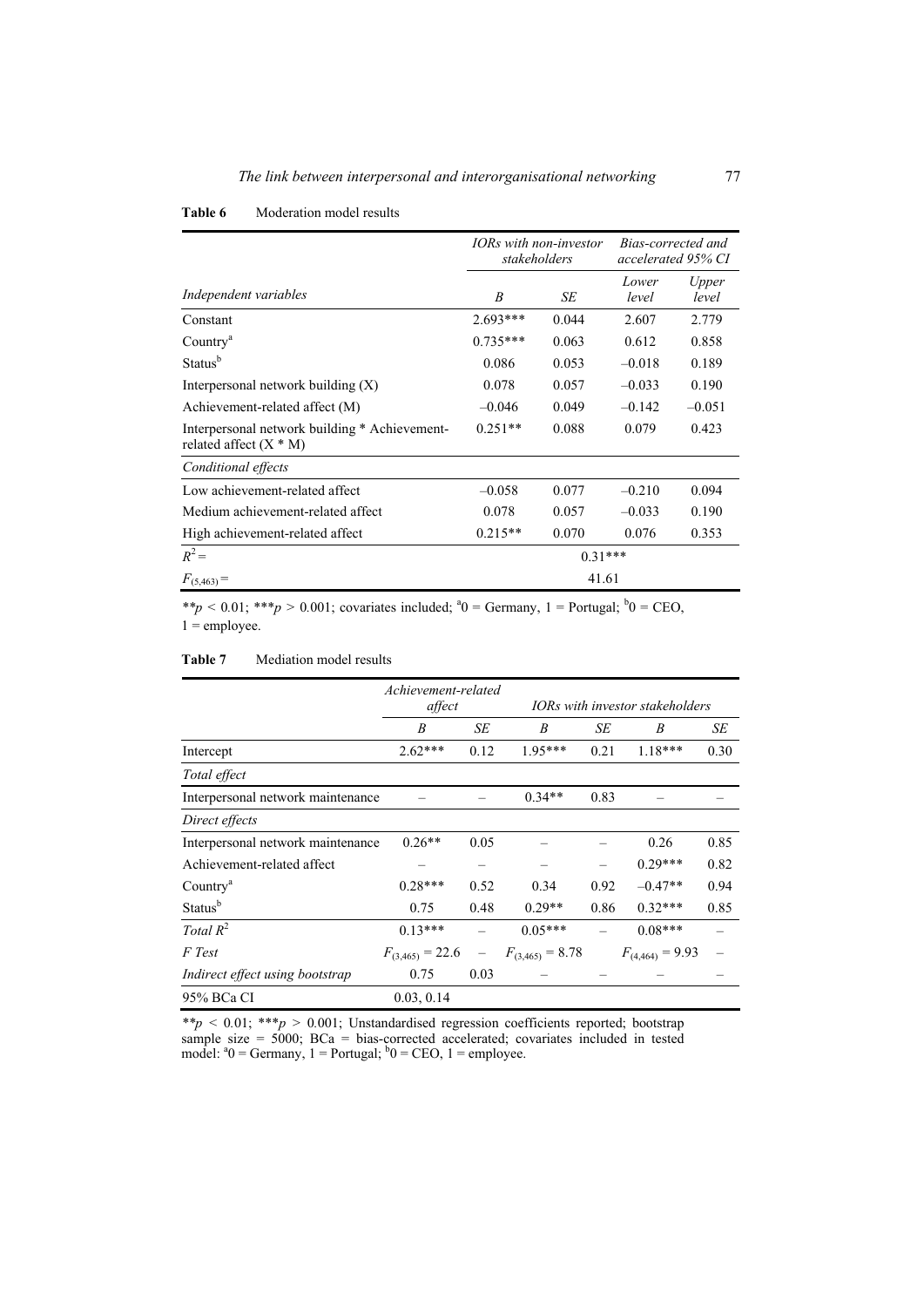The overall model was significant  $(F_{(5,463)} = 41.61; p \le 0.001)$ , accounting for 31.0% of the overall variance in perceived importance of IORs with stakeholder variable scores  $(R^2 = 0.31)$ . Consistent with Hypothesis 1, a significant interaction effect exists between interpersonal network building and personal achievement-related affect at work ( $B = 0.251$ ;  $t_{(463)} = 2.865$ ;  $p < 0.005$ ; 95% CI = 0.079, 0.423). This indicates that personal achievement-related affect at work is a significant moderator of the link between interpersonal network building and perceived importance of IORs with noninvestor stakeholders.

The nature of the moderating effect suggests an increasing magnitude in the correlation between interpersonal network building and perceived importance of IORs with non-investor stakeholders for increasing values of personal achievement-related affect at work. More specifically, the results indicate that the correlation between interpersonal network building and perceived importance of IORs with non-investor stakeholders increases in magnitude from low ( $B = -0.544$ ;  $t_{(463)} = -0.750$ ;  $p = 0.454$ ) to moderate ( $B = 0.078$ ;  $t_{(463)} = 1.384$ ;  $p = 0.167$ ) to high ( $B = 0.215$ ;  $t_{(463)} = 3.049$ ;  $p \le 0.005$ ) levels of personal achievement-related affect at work. However, the relationship between interpersonal network building and perceived importance of IORs with non-investor stakeholders at the start-up level is only moderated by start-up members' achievement-related affect at work at the highest levels and not at lower and medium levels (see Figure 2).

**Figure 2** Moderating effect of start-up members' achievement-related affect on link between interpersonal network building and perceived importance of IORs with non-investor stakeholders

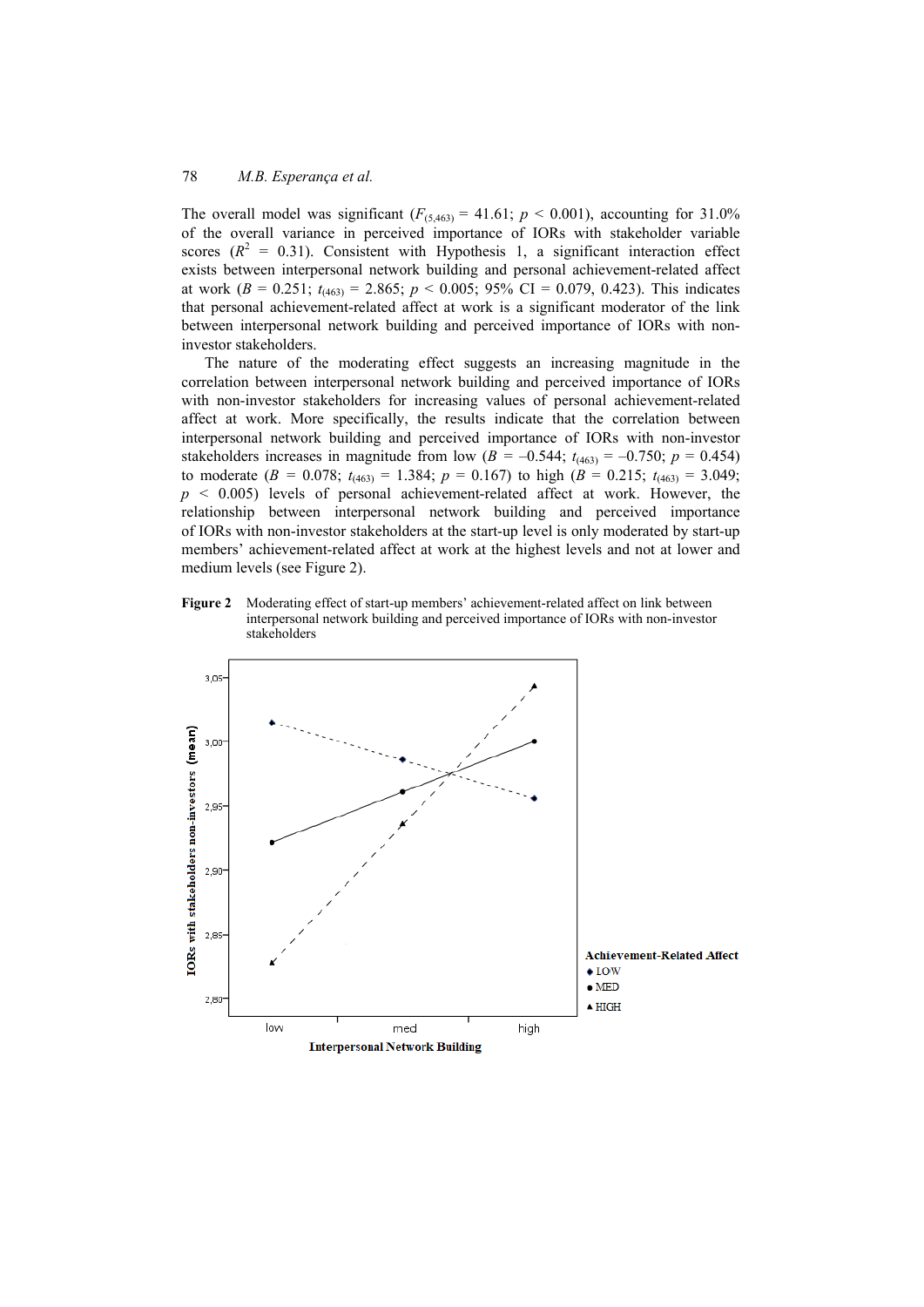Simple mediation was examined using PROCESS macro's Model 4 (Hayes, 2013). Achievement-related affect was examined as a mediator between interpersonal network maintenance at the start-up level and perceived importance of IORs with investor stakeholders at the same level (see Table 7). Country (Portugal vs. Germany) and status (CEO vs. employee) were entered as covariates. The full model with personal achievement-related affect at work included as a mediator was significant  $(F_{(3,465)} = 8.780; p < 0.001; R^2 = 0.05)$ .

The results reveal significant effects of interpersonal network maintenance on personal achievement-related affect at work (i.e., path a)  $(B = 0.258; t_{(465)} = 5.527;$  $p < 0.001$ ; 95% CI = 0.166, 0.350) and of personal achievement-related affect at work on interpersonal network maintenance (i.e., path b)  $(B = 0.291; t_{4464}) = 3.567; p < 0.001; 95\%$  $CI = 0.131, 0.452$ . The direct effect (i.e., path c) of interpersonal network maintenance on perceived importance of IORs with investor stakeholders – after accounting for personal achievement-related affect at work – remains significant  $(B = 0.264)$ ;  $t_{(465)} = 3.102$ ;  $p < 0.005$ ; 95% CI = 0.097, 0.431). Although path c is still significant, analyses showed a significant indirect effect of interpersonal network maintenance on perceived importance of IORs with investor stakeholders through personal achievementrelated affect at work. This was demonstrated by the bootstrapped 95% CI of the indirect effect (*B* = 0.075; standard error [SE] = 0.029; 95% CI = 0.029, 0.144).

These results suggest a partial mediation between interpersonal network maintenance and perceived importance of IORs with investor stakeholders through start-up members' achievement-related affect at work. This result is consistent with Hypothesis 2, confirming that interpersonal network maintenance is positively correlated with perceived importance of IORs with investor stakeholders, through start-up members' achievement-related affect.

### *3.3 Qualitative interview analyses*

Given the quantitative analyses' results, the main goal of conducting qualitative interviews was to understand how interpersonal networking (i.e., building and maintaining these) leads to interorganisational networking with non-investor stakeholders and investor stakeholders. In addition, the interviews were used to answer the following question: why does achievement-related affect assume a moderator role in one relationship and a mediator role in another?

Thus, the specific objectives were to understand the quantitative results regarding two roles. The first was the moderator role of achievement-related affect in the link between interpersonal network building and perceived importance of IORs with non-investor stakeholders. The second was the mediator role of achievement-related affect in the relationship between interpersonal network maintenance and perceived importance of IORs with investor stakeholders.

The qualitative analysis focused on the themes explored through the interviews, and illustrative evidence was selected for each theme (see Table 8). The interviewees were asked about the first moderator role of achievement-related affect in the link between interpersonal network building and IORs with non-investor stakeholders. The interviewees pointed out that team members who seek to achieve goals at work tend to be more active in interpersonal networking and, therefore, more capable of reaching and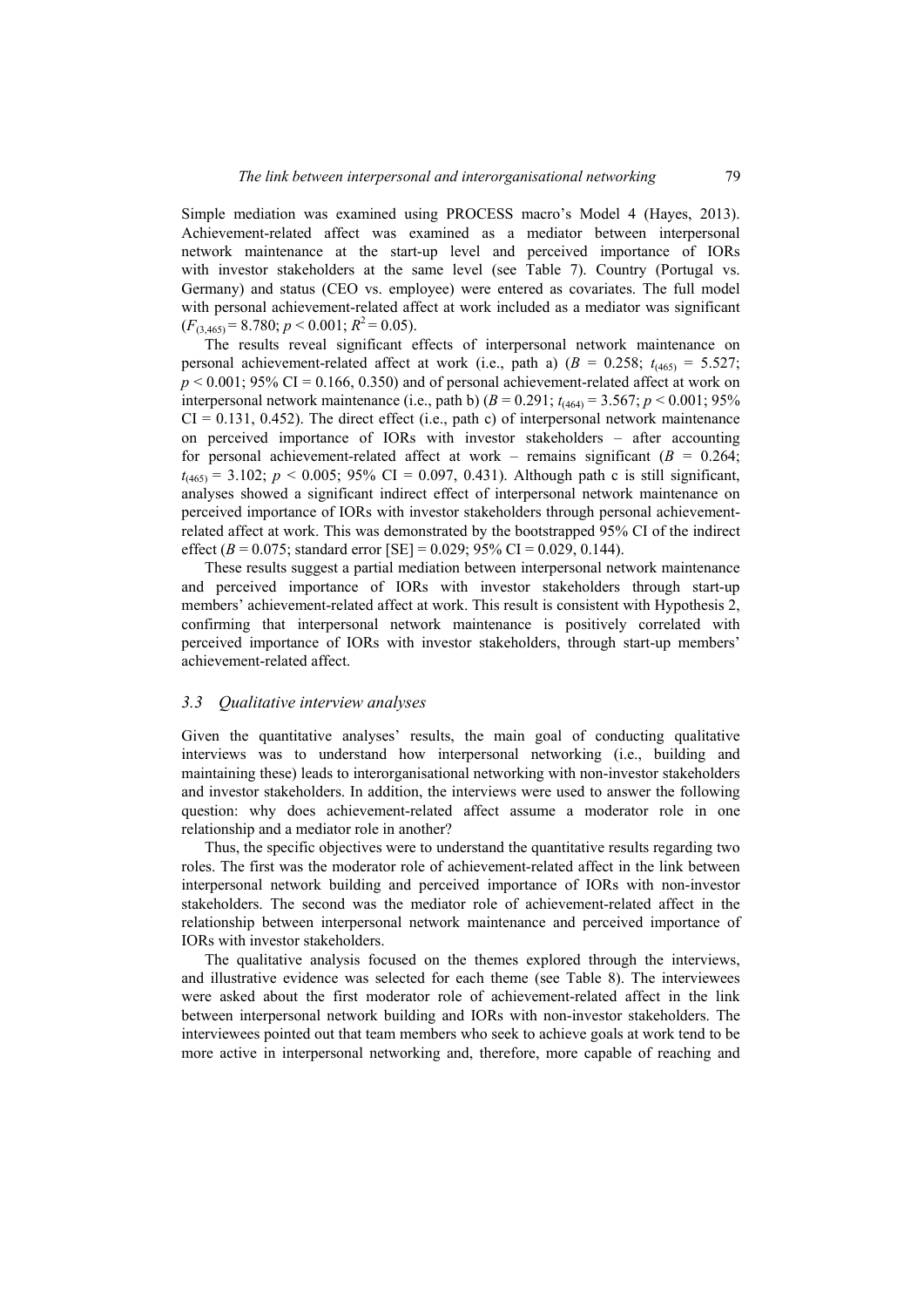establishing IORs with non-investor stakeholders that provide vital but mostly social resources to the start-ups. This is because these team members strive to find and focus on specific non-investor stakeholders, going beyond what is required.

| Theme                                                                                             | <b>Illustrative Evidence</b>                                                                                                                                                                                                                                                                                                                                                                                                 |  |  |  |  |
|---------------------------------------------------------------------------------------------------|------------------------------------------------------------------------------------------------------------------------------------------------------------------------------------------------------------------------------------------------------------------------------------------------------------------------------------------------------------------------------------------------------------------------------|--|--|--|--|
| The relationship<br>between interpersonal<br>networking                                           | "We have met several people in various companies through our regular<br>group of friends and other stakeholders whom we have met at some<br>and interorganisational events Many of the employees have their networks of contacts, and this<br>facilitates everything, that is, we are able to enter the market more easily.<br>We can find investor stakeholders much more easily." (Manager of a<br>technology start-up)    |  |  |  |  |
|                                                                                                   | "If relationships are not based on friendship, people will only help if they<br>see the value of doing this for their companies, and, in the beginning, this<br>is complicated." (CEO of a technology start-up)                                                                                                                                                                                                              |  |  |  |  |
| The role of<br>achievement-related<br>affect in start-ups                                         | "We can only evolve with employees who have achievement-related affect<br>and who want more and better things for themselves and for the company<br>because, if they want more for themselves, they will also want more for<br>the company." (CEO of a security start-up)                                                                                                                                                    |  |  |  |  |
| The role of<br>achievement-related<br>with non-investor<br>stakeholders                           | "The best way to connect with companies is through people who have<br>developed several initiatives for start-ups, so they have to be completely<br>affect in building IORs committed to a specific company. They have to strive to go beyond what<br>would be considered the normal approach within this profession. We have<br>to get down to the personal level." (Manager of a technology start-up)                      |  |  |  |  |
| The role of<br>achievement-related<br>affect in maintaining<br>IORs with investor<br>stakeholders | "We have to aggregate the personal with the professional to achieve the<br>best results without masking our true interests by using a dishonest<br>approach More important than enthusiasm is persistence: the will to<br>win and to continue until the market really shows that there is no more<br>room for investment." (Manager of a technology start-up)                                                                |  |  |  |  |
| Importance of people<br>stakeholders                                                              | "If you always keep one or two people within your structure with this<br>devoted to establishing ability to do the famous $PR -$ the so-called public relations $-$ a person who<br>IORs with non-investor creates contacts, generates desires, and is motivated to speak about the<br>product. We can maintain these relationships over time, and we will<br>always be motivated to do better." (CEO of a tourism start-up) |  |  |  |  |
| Importance of people<br>IORs with investor<br>stakeholders                                        | "They have already failed in the past and help us not to fail in the same<br>devoted to maintaining ways, assisting us in situations we do not know how to deal with. They<br>have some experience, and they are able to point the way to the best path."<br>(Operational manager of a technology start-up)                                                                                                                  |  |  |  |  |

**Table 8** Evidence for relationship between interpersonal and interorganisational networking

Interviewees were then asked about the second mediator role of achievement-related affect in the connection between interpersonal network maintenance and IORs with investor stakeholders. The start-up staff interviewed responded that relationships with investor stakeholders must be maintained through time because investor stakeholders need to receive updates on the results of their investments to keep them interested. The interviewees pointed out that team members who strive to achieve goals at work tend to be better able to maintain IORs because these individuals cope more easily with market unpredictability and instability and manage to communicate their start-ups' financial needs convincingly and effectively. In addition, those interviewed reported that features such as enthusiasm, honesty, and persistence (i.e., achievement-related affect)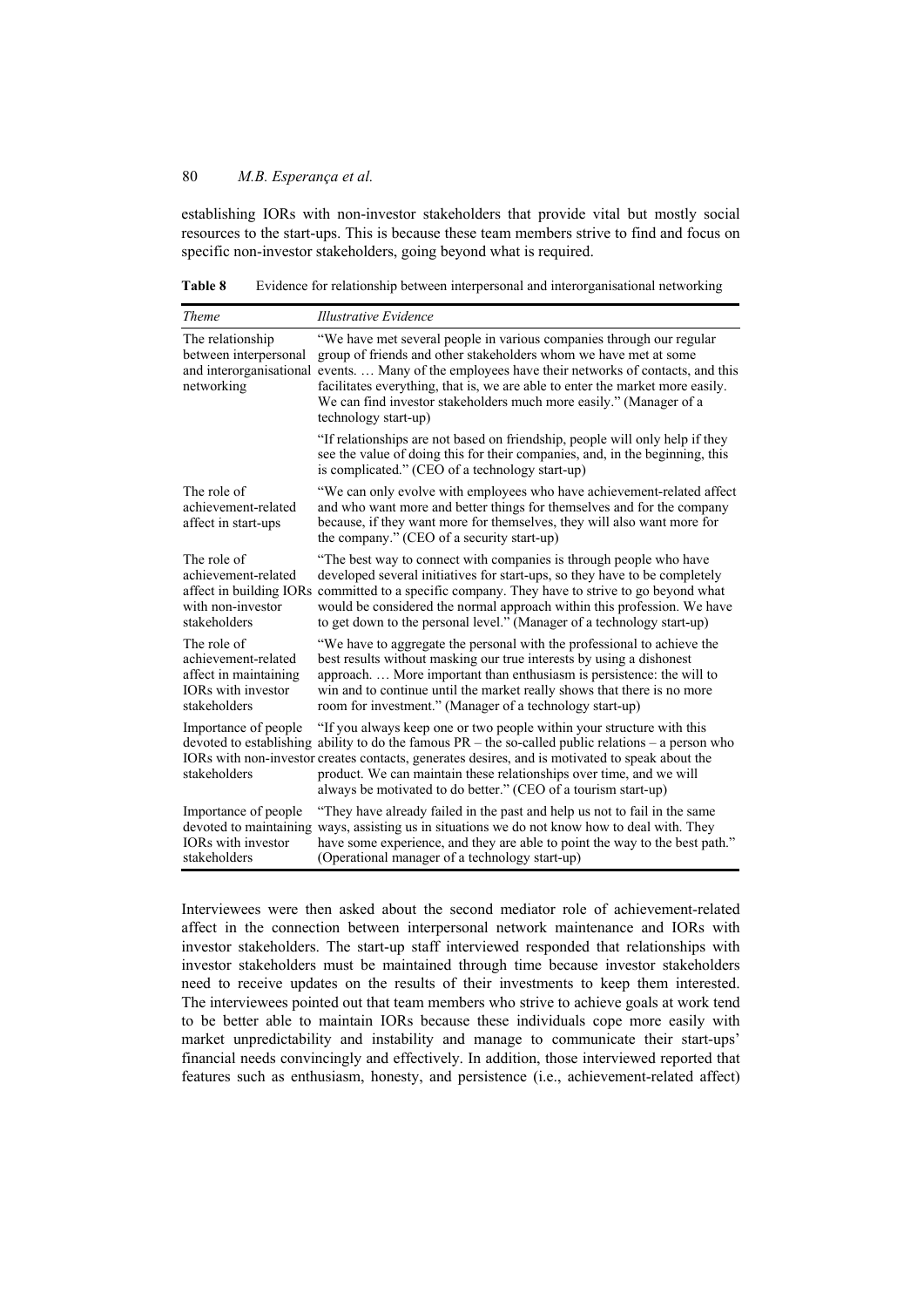are common among these staff members and are crucial when asserting the start-ups' value (see Table 8).

Therefore, regarding the moderation model, start-up staff members who give more importance to IORs with non-investor stakeholders tend to be those who have high levels of achievement-related affect and, simultaneously, devote more time to building their interpersonal networks. This may be because they recognise that, to achieve better results, they must connect with important social actors who give them access to a wide range of resources. In contrast to other staff members who are low in achievement-related affect, they never give up on proposed initiatives and go beyond what others ask of them, thereby contributing to their start-ups' growth in the relevant markets.

Regarding the mediation model, we sought to explain the partial indirect effect of interpersonal network maintenance on perceived importance of IORs with investor stakeholders through start-up staff members' achievement-related affect. We found that most interviewees mentioned that maintaining relationships with investor stakeholders is an important factor in keeping them interested. In addition, when start-ups include individuals who strive for better results, these people are clearly crucial to maintaining relationships due their resilience and perseverance, which is associated with their achievement-related affect. Thus, the assumption can be made that start-up staff members who have higher achievement-related affect definitely give more importance to investor stakeholders. In other words, our qualitative findings suggested that achievement-related affect influences the strength (i.e., moderates) of a relationship between interpersonal networks and IORs with non-investors, and explains (i.e., mediates) the relationship between interpersonal networks and IORs with investors.

#### **4 Discussion**

The present study's results shed light on the link between interpersonal networking and interorganisational networking, as well as the role of achievement-related affect in that link. Our quantitative and qualitative results corroborate the two proposed hypotheses. First, interpersonal network building is positively correlated with start-ups' perceived importance of IORs with non-investor stakeholders for start-up staff members reporting higher levels of achievement-related affect. Second, the findings include a positive, partial indirect effect of interpersonal network maintenance on perceived importance of IORs with investor stakeholders through start-up members' achievement-related affect at work.

In other words, members who have higher levels of motivation towards their work achievements, demonstrate more devotion to the construction of their personal contacts and give more importance to IORs with non-investor stakeholders. Conversely, members that demonstrate more devotion to the maintenance of their personal contacts, give more importance to IORs with investor stakeholders and this is explained, to a certain extent, by their levels of motivation towards their work achievements.

These findings lead to a contribution, allowing to find connections that can be valuable to the start-ups that pretend to reach different types of stakeholders and creating a better understanding for what might be happening in their networks.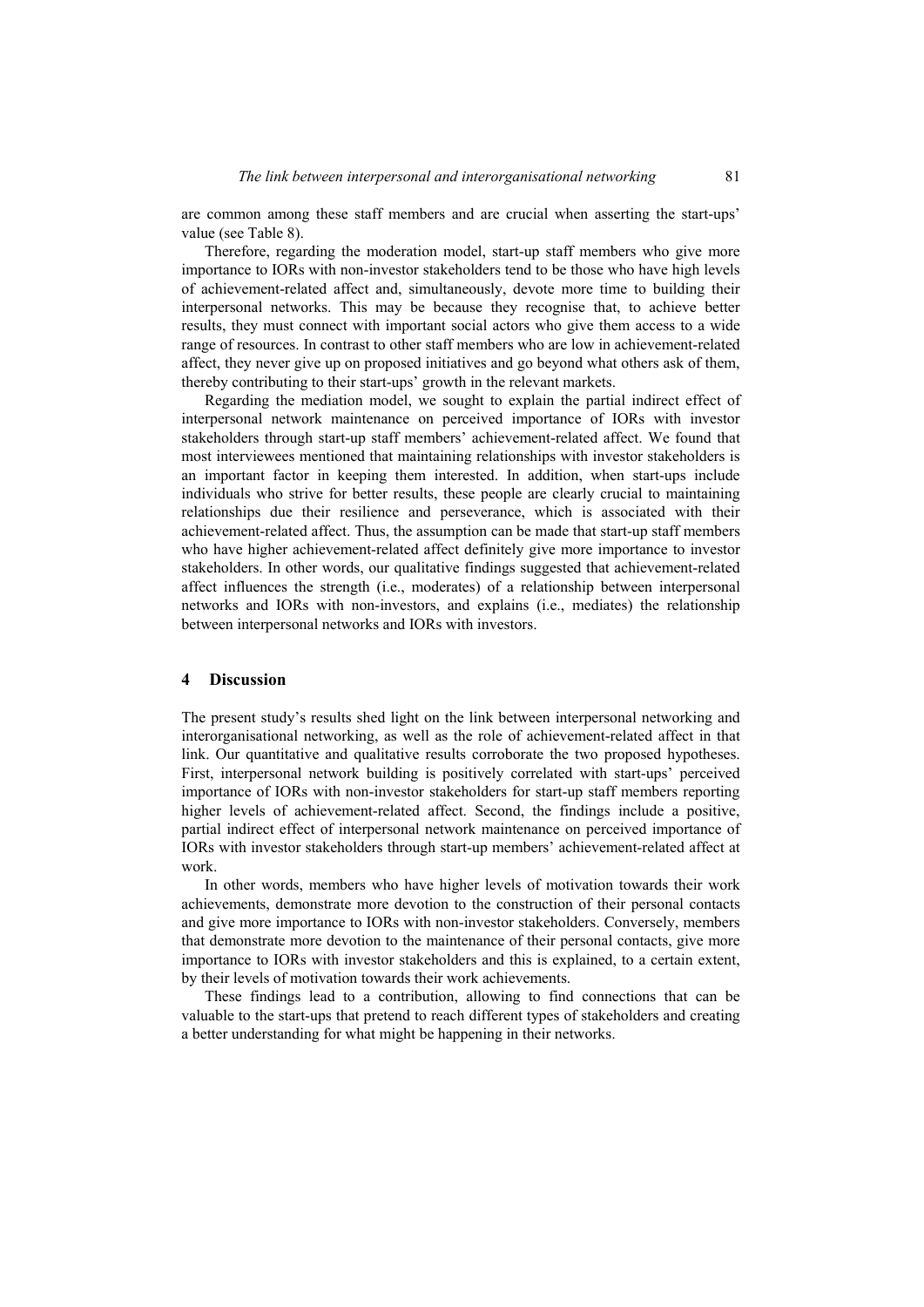### *4.1 Theoretical and practical implications*

The proposed framework disentangles interpersonal networking from interorganisational networking and provides details of how the networking activities of start-up team members relate to their perceived importance of IORs. These findings thus enrich the well established social capital theory and contribute to advancing research on distinctions between different types of IORs (cf., O'Donnell et al., 2001) and provide further support for prior studies that have reported a link between interorganisational and interpersonal networking (cf., Hansen, 1995).

Our research's approach included distinguishing between IORs with non-investor stakeholders and IORs with investor stakeholders, which provided two advantages. First, this facilitated the development of an instrument capable of separately assessing the importance start-up staff members' give to these two types of IORs. Second, this approach allowed us to verify different relationships between two types of network behaviours in interpersonal networking (i.e., building and maintaining contacts) and the importance entrepreneurs give to these IORs.

In addition, our findings deepen the well-known resource-based theory (Barney, 2001) by highlighting the role of start-ups internal intangible resources, among which should be considered the achievement-related affect of start-up members. Plus, our results constitute an advance in the literature that focuses on the relationship between achievement-related affect and networking (Stam et al., 2013). The present findings further contribute to the social capital theory (Burt, 1997) on tie formation in the entrepreneurial process (Elfring and Hulsink, 2007) as the current study verified that start-up team members' achievement-related affect plays an important role in the link between interpersonal and interorganisational networking. We showed that achievement-related affect is a prerequisite for IORs, which can enhance start-ups' performance (e.g., Zhao et al., 2010) by strengthening the relationship with IORs with non-investors or by explaining the relationship within IORs with investors.

Moreover, the results reveal that start-up staff members' achievement-related affect – a part of their intrinsic motivation – determines how they manage their interpersonal networks. In this context, this study is one of the first to highlight the role of achievement-related affect in the relationship between interpersonal and IORs, thereby complementing Kadushin's (2012) exploration of network theory. This affect also influences how much perceived importance these team members give to IORs with other organisational actors, such as non-investor and investor stakeholders. Thus, we were able to verify McClelland's (1965) description of the characteristics of individuals who have a high need for achievement. We found that start-up staff with higher levels of achievement-related affect tend to be perceived as being proactive in establishing relationships and more resilient in maintaining these relationships.

From a long-term perspective, start-ups composed of various individuals with proactive characteristics (e.g., autonomy, resilience, and ambition) are more likely not only to be successful (Frese and Gielnik, 2014) but also to have a larger social network (Zhao et al., 2010). These start-up members also must connect to different non-investor and investor stakeholders through their social networks activities in order to gather valuable financial and material resources (Dimov, 2007). According to the study's results, attention must be paid to achievement-related affect in order to stimulate start-up members' proactive characteristics. Thus, human resource managers need to consider customising motivational programs for each team member to target more directly these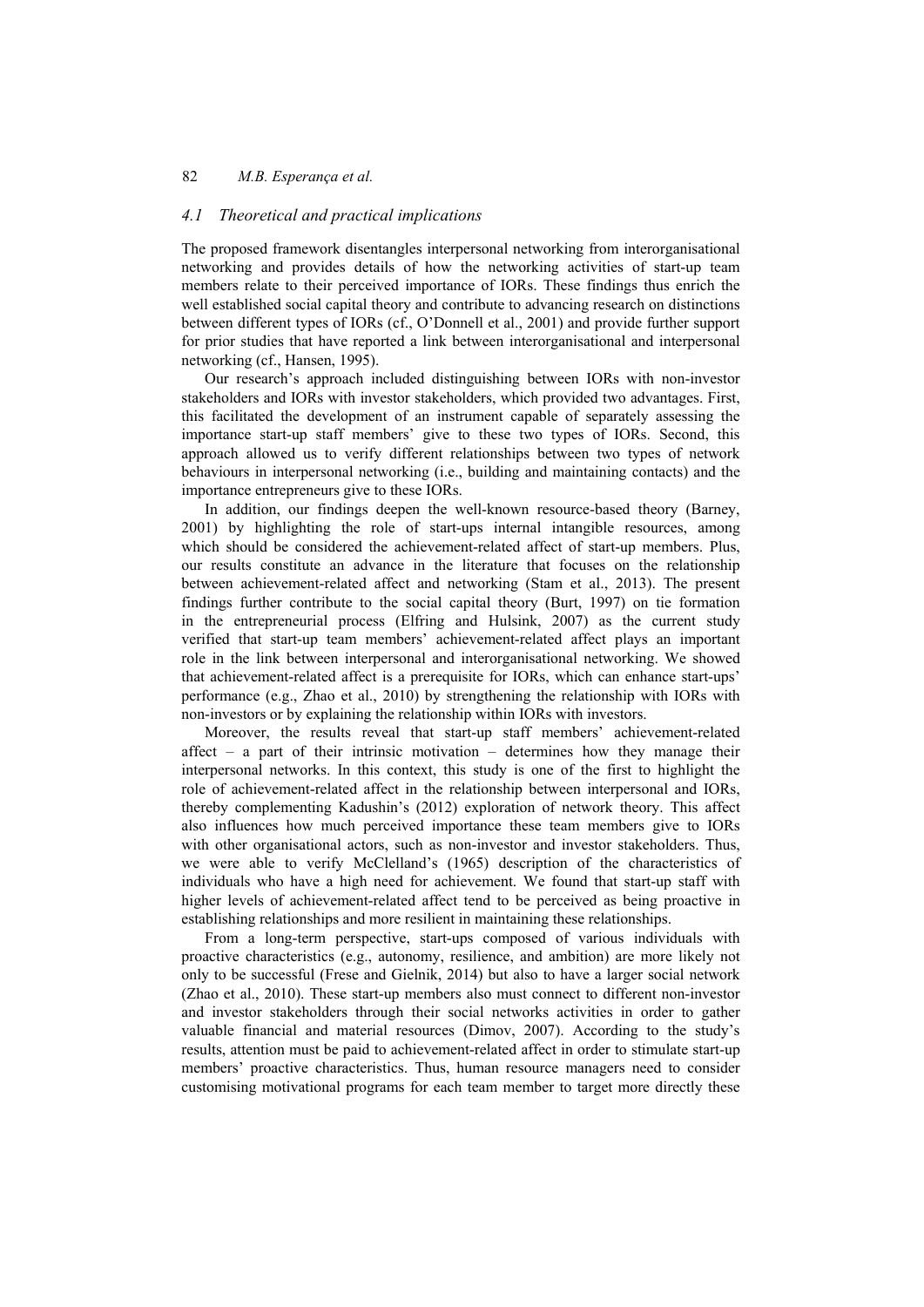individuals' intrinsic goals and values (Chen and Lin, 2003). The literature shows that investor stakeholders are more prone to develop networks with entrepreneurs that value personal control, goal setting and responsibility (Wang et al., 2017). Therefore, in line with our results, those responsible for start-ups should detect and select members with high achievement-related profiles to delegate responsibilities to them to successfully approach these investors and obtain valuable benefits for the company.

Regarding the strategies that start-ups can adopt, considering our results, in order to empower entrepreneurs psychologically, management support should be fostered trough coaching and financial support (Schmidt and Heidenreich, 2019) contributing for higher levels of achievement-related affect that will have impact in their networking building and maintenance skills. As recent research has shown, network brokerage improves entrepreneurial orientation performance (Strenge and Rank, 2018). Accordingly, entrepreneurs who are motivated to work towards their start-up goals are more likely to act as brokers and, as a result, their business will benefit by obtaining valuable resources (e.g., financial support, information and knowledge), that will increase their performance and longevity in the business market (Weigand, 2019).

In addition, considering that relationships between start-ups and companies are actively sought, the likelihood of creating the relationship depends on the opportunity presented by the entrepreneurs (Mainela, 2011). Therefore, start-up members should not only consider IORs to be of high importance but also, to provide good opportunities to the stakeholders (non-investors and investors).

#### *4.2 Limitations and future research*

Although the models yield interesting results for a sizable sample of start-up staff members (number  $= 469$ ), these models did not allow us to analyse the dynamic nature of individual and organisational variables (Li and Zhang, 2007). Further research is needed to examine the causal relationship between these variables in a longitudinal study. In addition, self-reported data were used to measure the variables in order to gain insights into entrepreneurs' perceptions. However, several actions were taken to deal with possible issues, following the example of previous psychometric studies. This included using Harman's single factor test (Podsakoff et al., 2003), which confirmed that common method variance is not a problem in the present study. We also complemented the research with a qualitative approach to make the results more robust.

Finally, our results may be affected by the sample's composition of German and Portuguese start-ups, especially given that Portugal has experienced economic turbulence in recent times. This may have influenced this study's findings (e.g., the importance given to investor stakeholders), so they should be interpreted with caution.

Future studies should not use the network concept arbitrarily (O'Donnell et al., 2001) but instead clearly distinguish between specific types of IORs (e.g., investor vs. non-investor stakeholders). In addition, further research could benefit from including a qualitative approach similar to ours to detect the underlying processes involved in developing different types of IORs. In studies of social networks, researchers may also want to include variables regarding intrinsic motivation and consider samples that integrate CEOs and employees because evidence has already been found that they are both equally important in interorganisational networks (e.g., Braun et al., 2018).

Moreover, since people currently are constantly connecting to each other online (Wok and Hashim, 2014), researchers must analyse the role of social network sites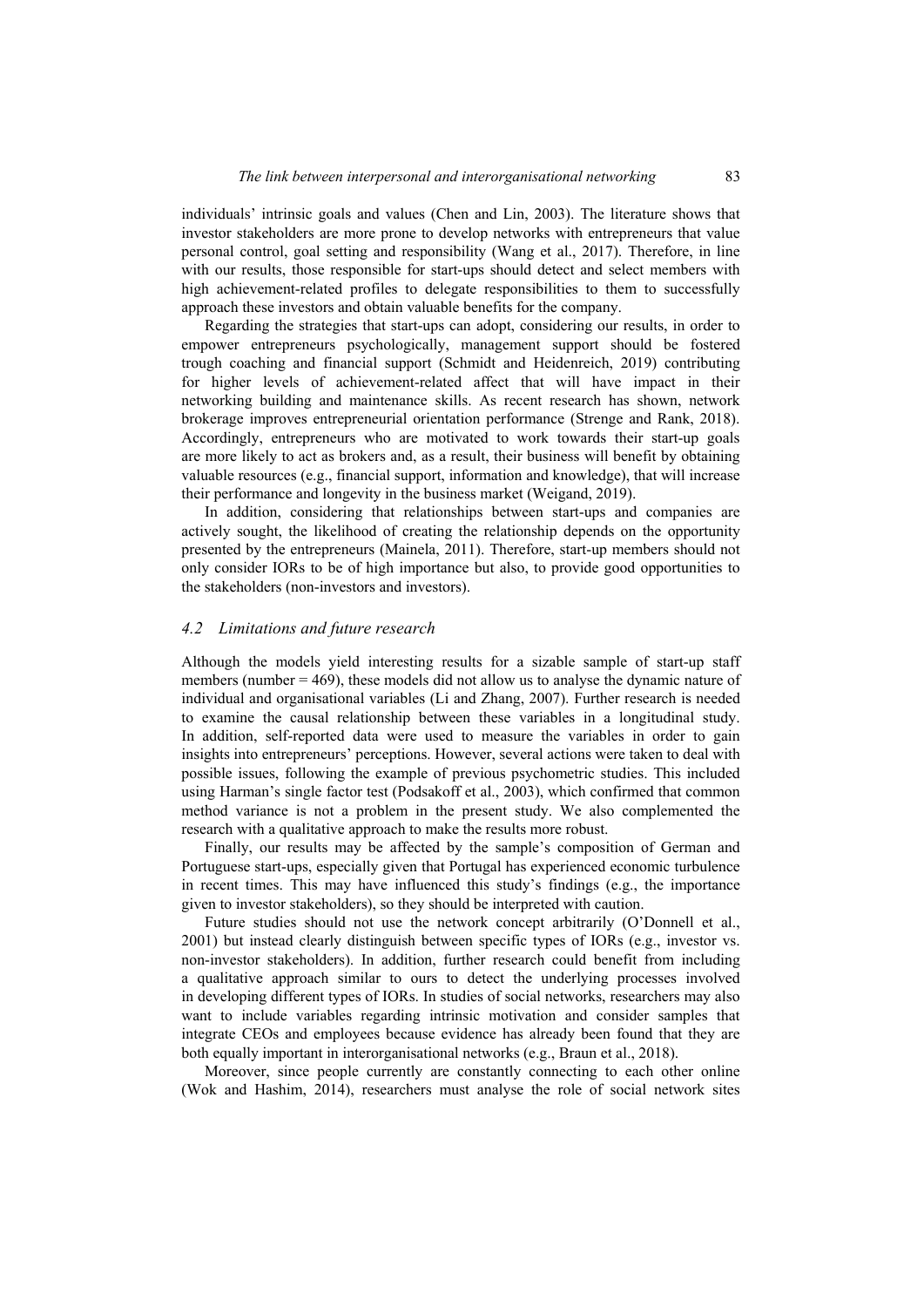(e.g., Facebook, LinkedIn, and Skype) in interpersonal and interorganisational networks' growth. Other studies could be conducted to understand how personal levels of achievement-related affect at work influence the link between interpersonal network building and employees' success in terms of their professional networks' size – including different types of IORs – and their position within companies.

## *4.2.1 Conclusion*

Our results reinforce the evidence for the multidimensionality of networking concepts reported in a recent longitudinal study by Volmer et al. (2017). In addition, the present research found that devotion to different networking dimensions (i.e., building vs. maintaining contacts) has distinct results regarding the importance given to different IORs (i.e., non-investor vs. investor stakeholders). Finally, the current study is also one of the first studies to examine the role of achievement-related affect in the relationship between interpersonal and interorganisational networking.

### **Acknowledgements**

This work was supported by Fundação para a Ciência e a Tecnologia, grant UIDB/00315/2020.

## **References**

- Barney, J. (2001) 'Resource-based theories of competitive advantage: a ten-year retrospective on the resource-based view', *Journal of Management*, Vol. 27, pp.643–650.
- Baron, R.A. (2007) 'Entrepreneurship: a process perspective', in Baum, J.R., Frese, M. and Baron, R.A. (Eds.): *The Psychology of Entrepreneurship*, Lawrence Erlbaum Publishers, Mawhah, NJ, pp.19–40.
- Bliese, P.D. (2000) 'Within-group agreement, non-independence, and reliability: implications for data aggregation and analysis', in Klein, K.J. and Kozlowski, S.W.J. (Eds.): *Multi-level Theory, Research, and Methods in Organisations*, Jossey-Bass, San Francisco, Calif., pp.349–381.
- Boso, N., Story, V.M. and Cadogan, J.W. (2013) 'Entrepreneurial orientation, market orientation, network ties, and performance: study of entrepreneurial firms in a developing economy', *Journal of Business Venturing*, Vol. 28, No. 6, pp.708–727.
- Brandstätter, H. (2011) 'Personality aspects of entrepreneurship: a look at five meta-analyses', *Personality and Individual Differences*, Vol. 51, No. 3, pp.222–230.
- Braun, T., Ferreira, A.I., Schmidt, T. and Sydow, J. (2018) 'Another post-heroic view on entrepreneurship: the role of employees in networking the start-up process', *British Journal of Management*, Vol. 29, No. 4, pp.652–669.
- Brislin, R.W. (1986) 'The wording and translation of research instruments', in Lonner, W.L. and Berry, J.W. (Eds.): *Field Methods in Cross-Cultural Research*, Sage, Newbury Park, CA, pp.137–164.
- Burt, R.S. (1997) 'The contingent value of social capital', *Administrative Science Quarterly*, Vol. 42, pp.339–365.
- Clarke, S.L. and Rhodes, E.S. (2020) 'Entrepreneurial apologies: the mediating role of forgiveness on future cooperation', *Journal of Business Venturing Insights*, Vol. 13, No. 1, pp.2352–6734.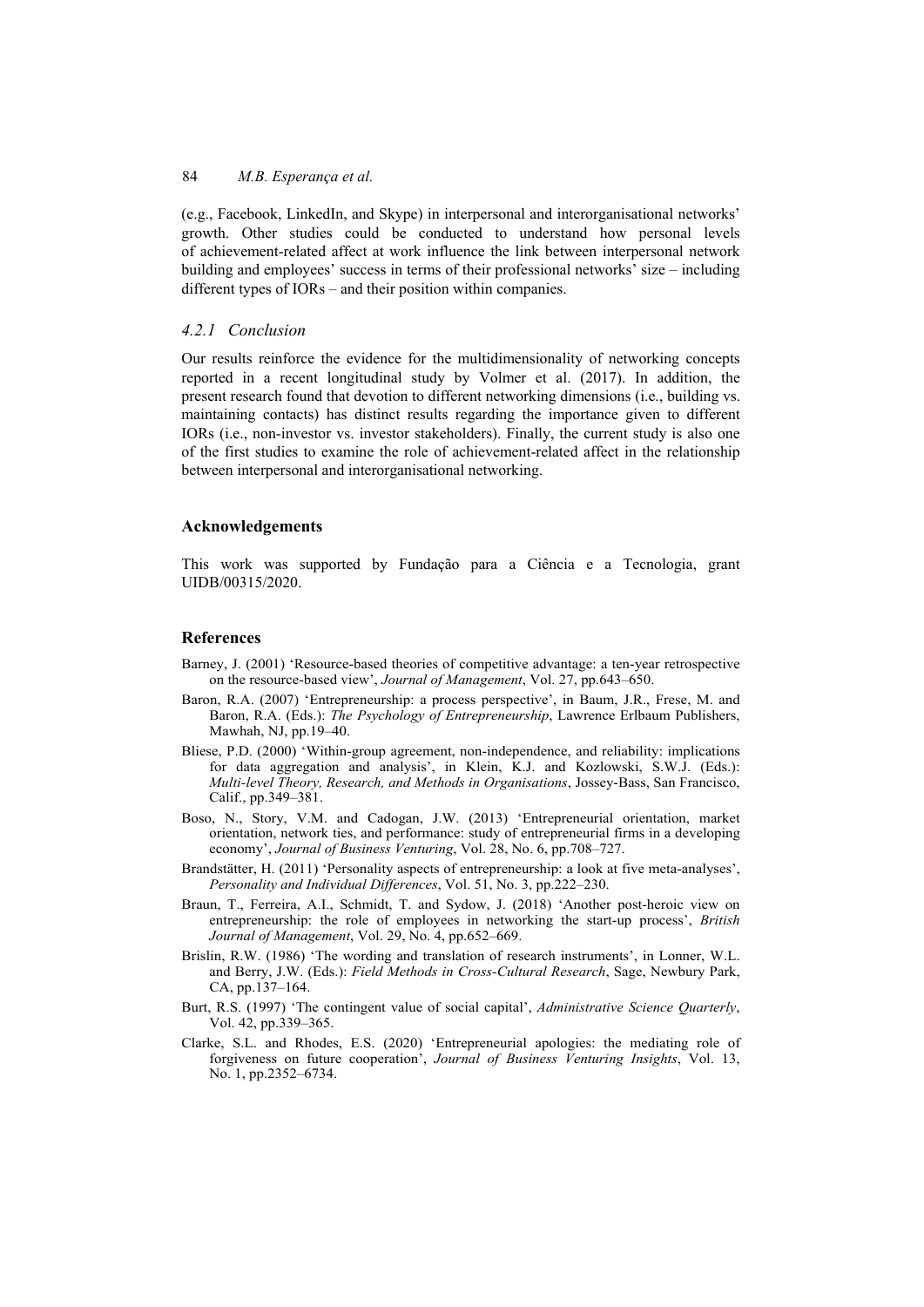- Chen, H. and Lin, K. (2003) 'The measurement of human capital and its effects on the analysis', *Journal of Leadership and Organization Studies*, Vol. 15, No. 3, pp.227–240.
- Dimov, D. (2007) 'Beyond the single-person, single-insight attribution in understanding entrepreneurial opportunities', *Entrepreneurship Theory and Practice*, Vol. 31, No. 5, pp.713–731.
- Dunlap, W.P., Burke, M.J. and Smith-Crowe, K. (2003) 'Accurate tests of statistical significance for rWG and average deviation indexes', *Journal of Applied Psychology*, Vol. 88*,* pp.356–362.
- Edgerton, J.D. and Roberts, L.W. (2014) 'Need for achievement', *Encyclopedia of Quality of Life and Well-Being Research*, pp.4284–4287.
- Elfring, T. and Hulsink, W. (2007) 'Networking by entrepreneurs: patterns of tie-formation in emerging organisations', *Organisation Studies*, Vol. 28, No. 12, pp.1849–1872.
- Freeman, R. (1984) *Strategic Management: A Stakeholder Approach*, Pitman, Boston.
- Frese, M. and Gielnik, M.M. (2014) 'The psychology of entrepreneurship', *Annual Review of Organizational Psychology and Organizational Behavior*, Vol. 1, pp.413–438.
- Gupta, V. and Hanges, P.J. (2004) 'Regional and climate clustering of social cultures', in House, R.J., Hanges, P.J., Javidan, M., Dorfman, P.W. and Gupta, V. (Eds.): *Culture, Leadership, and Organizations: The Globe Study of Sixty-two Societies*, Sage, Thousand Oaks, CA, pp.78–218.
- Hair, J., Black, W., Babin, B. and Anderson, R. (2010) *Multivariate Data Analysis*, 7th ed., Prentice-Hall, Upper Saddle River, NJ.
- Hansen, E. (1995) 'Entrepreneurial network and new organization growth', *Entrepreneurship Theory and Practice*, Vol. 19, No. 4, pp.7–19.
- Harrison, R. and Mason, C. (1995) 'The role of informal venture capital in financing the growing firm', in Buckland, R. and Davis, E.W. (Eds.): *Finance for Growing Enterprises*, Routledge, London, pp.77–101.
- Hayes, A.F. (2013) *Introduction to Mediation, Moderation, and Conditional Process Analysis: A Regression-Based Approach*, The Guilford Press, New York, NY.
- Kadushin, C. (2012) *Understanding Social Networks: Theories, Concepts, and Findings*, Oxford University Press, Oxford.
- Kelley, D.J., Peters, L. and O'Connor, G. (2009) 'Intra-organisational networking for innovation-based corporate entrepreneurship', *Journal of Business Venturing*, Vol. 24, No. 3, pp.221–235.
- Lee, C., Lee, K. and Pennings, J.M. (2001) 'Internal capabilities, external networks, and performance: a study on technology-based ventures', *Strategic Management Journal*, Vol. 22, Nos. 6–7, pp.615–640.
- Li, H., and Zhang, Y. (2007) 'The role of managers' political networking and functional experience in new venture performance: evidence from China's transition economy', *Strategic Management Journal*, Vol. 28, No. 8, pp.791–804.
- Liñán, F., Urbano, D. and Guerrero, M. (2011) 'Regional variations in entrepreneurial cognitions: start-up intentions of university students in Spain', *Entrepreneurship & Regional Development: An International Journal*, Vol. 23, Nos. 3–4, pp.187–215.
- Mainela, T. (2011) 'Role of networks in emergence of international new ventures', *International Journal of Entrepreneurial Venturing*, Vol. 3, No. 1, pp.5–25.
- McClelland, D.C. (1965) 'Toward a theory of motive acquisition', *American Psychologist*, Vol. 20, pp.321–333.
- McGrath, H., O'Toole, T., Marino, L. and Sutton-Brady, C. (2018) 'A relational lifecycle model of the emergence of network capability in new ventures', *International Small Business Journal: Researching Entrepreneurship*, Vol. 36, No. 5, pp.521–545.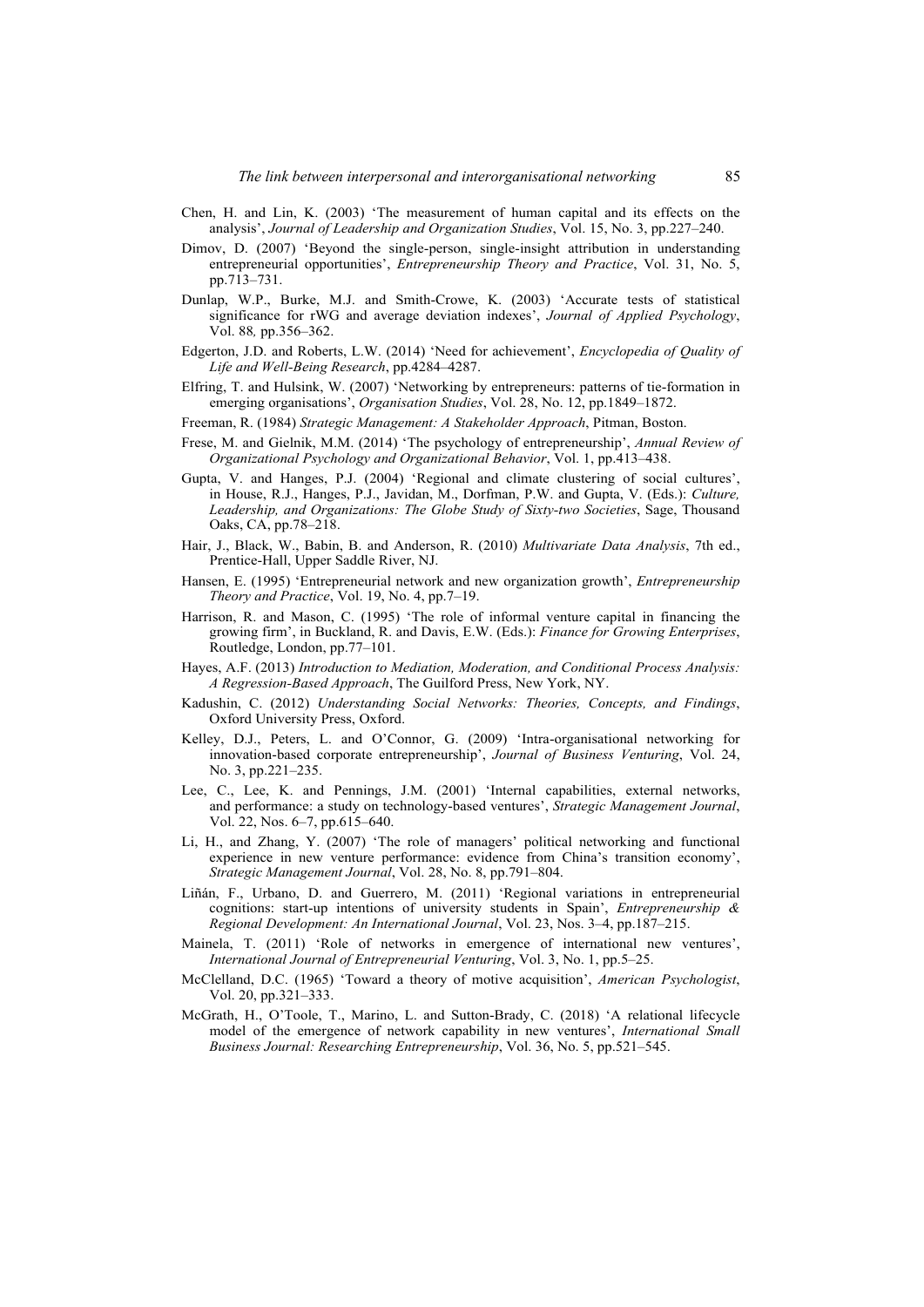- Mendonça, J. and Grimpe, C. (2016) 'Skills and regional entrepreneurship capital formation: a comparison between Germany and Portugal', *Journal of Technology Transfer*, Vol. 41, No. 6, pp.1440–1456.
- O'Donnell, A., Gilmore, A., Cummins, D. and Carson, D. (2001) 'The network construct in entrepreneurship research: a review and critique', *Management Decision*, Vol. 39, No. 9, pp.749–760.
- Pinho, J.C. and de Sá, E.S. (2013) 'Entrepreneurial performance and stakeholders' relationships: a social network analysis perspective', *International Journal of Entrepreneurship*, Vol. 17, No. 1, pp.1–19.
- Pinho, J.C. and de Sá, E.S. (2014) 'Personal characteristics, business relationships and entrepreneurial performance: some empirical evidence', *Journal of Small Business and Enterprise Development*, Vol. 21, No. 2, pp.284–300.
- Podsakoff, P.M., MacKenzie, S.B., Lee, J-Y. and Podsakoff, N.P. (2003) 'Common method biases in behavioral research: a critical review of the literature and recommended remedies', *Journal of Applied Psychology*, Vol. 88, pp.879–903.
- Pollack, J.M. and Bosse, D.A. (2014) 'When do investors forgive entrepreneurs for lying?', *Journal of Business Venturing*, Vol. 29, No. 6, pp.741–754.
- Pruthi, S. and Wright, M. (2019) 'Social ties, prior experience, and venture creation by transnational entrepreneurs', *International Journal of Entrepreneurship and Small Business*, Vol. 36, Nos. 1–2, pp.41–73.
- Rauch, A. and Frese, M. (2000) 'Psychological approaches to entrepreneurial success: a general model and an overview of findings', in Cooper, C.L. and Robertson, I.T. (Eds.): *International Review of Industrial and Organizational Psychology*, Vol. 15, Wiley, New York, pp.101–141.
- Reynolds, P.D. (2007) 'New firm creation in the United States: a PSED I overview', *Foundations and Trends in Entrepreneurship*, Vol. 3, No. 1, pp.1–149.
- Robinson, P.B., Stimpson, D.V., Huefner, J.C. and Hunt, H. (1991) 'An attitude approach to the prediction of entrepreneurship', *Entrepreneurship Theory and Practice*, Vol. 15, No. 4, pp.13–31.
- Schmidt, J. and Heidenreich, S. (2019) 'Empowering for effectuation: examining organisational preparedness for corporate entrepreneurship as antecedent of psychological empowerment and entrepreneurial behaviour', *International Journal of Entrepreneurial Venturing*, Vol. 11, No. 1, pp.47–80.
- Shane, S. and Venkataraman, S. (2000) 'The promise of entrepreneurship as a field of research', *Academy of Management Review*, Vol. 25, pp.217–226.
- Shaw, E. and Conway, S. (2000) 'Networking and the small firm', in Carter, S. and Jones-Evans, D. (Eds): *Enterprise and Small Business*, Financial Times/Prentice Hall, Harlow, UK, pp.367–383.
- Stam, W., Arzlanian, S. and Elfring, T. (2013) 'Social capital of entrepreneurs and small firm performance: a meta-analysis of contextual and methodological moderators', *Journal of Business Venturing*, Vol. 29, No. 1, pp.152–173.
- Strenge, M. and Rank, O.N. (2018) 'Entrepreneurial orientation, network brokerage, and firm performance', *International Journal of Entrepreneurial Venturing*, Vol. 10, No. 4, pp.456–482.
- Sydow, J., Schüßler, E. and Müller-Seitz, G. (2016) *Managing Inter-Organisational Relations – Debates and Cases*, Palgrave Macmillan, London.
- Tan, C.L. and Ng, S.H. (2015) 'Motivation to start a small business: a study among Generation Y in Taiwan', *Problems and Perspectives in Management*, Vol. 13, No. 2, pp.320–329.
- Vissa, B. (2011) 'A matching theory of entrepreneurs' tie formation intentions and initiation of economic exchange', *Academy of Management Journal*, Vol. 54, No. 1, pp.137–158.